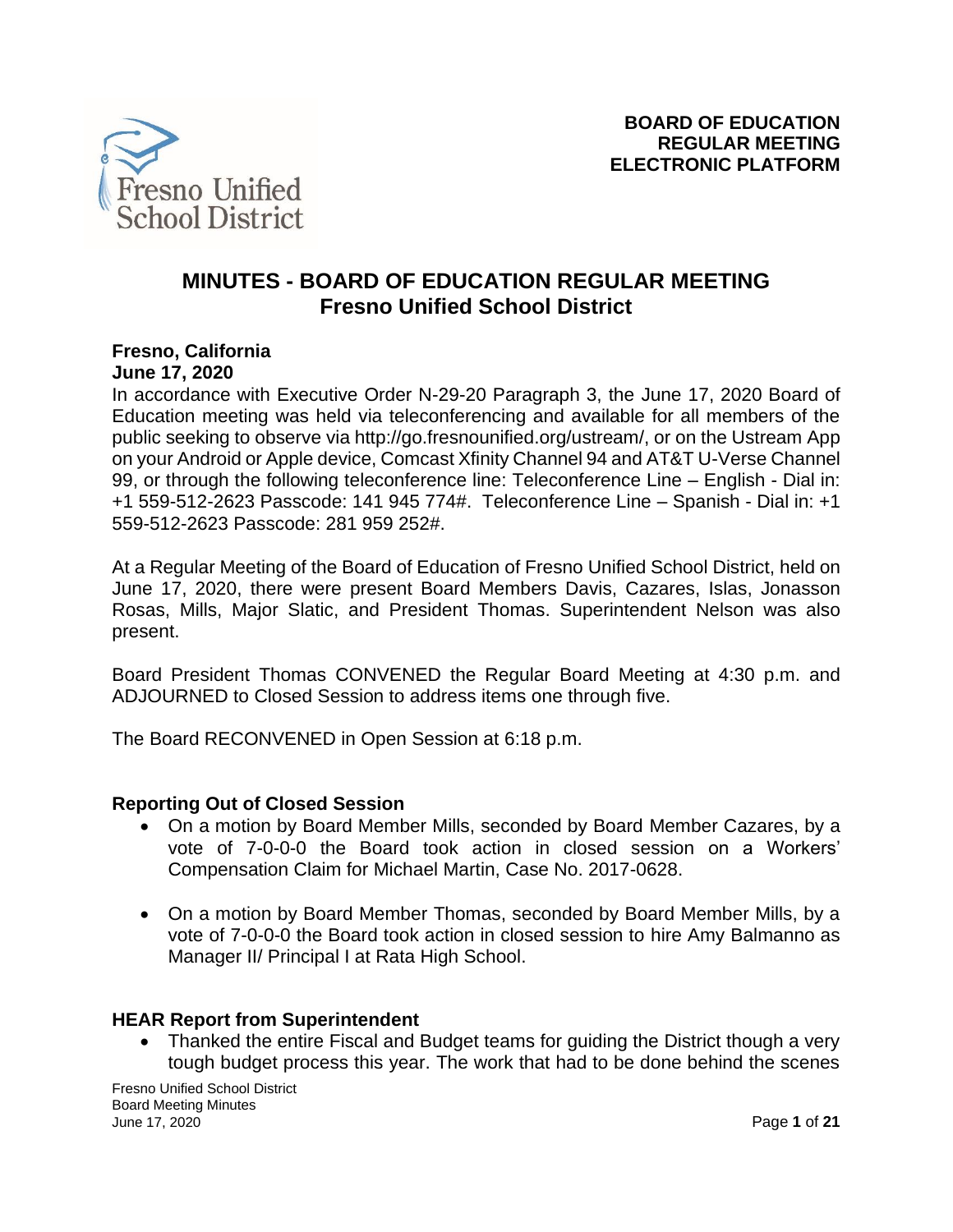to bring us to our budget adoption should not be overlooked or understated. The daily work of our budget analysts along with the rest of the teams are of the highest quality. Your dedication and perseverance do not go unnoticed – thank you for all you do!

- Shared last week the A4 Summer Literacy program started with 735 students a large enrollment jump from the previous two years! This year offers a five-week distance learning model for kindergarten through fourth grade students via Google Classrooms and other virtual platforms. The goal is to accelerate reading for African American and all Fresno Unified students who are below reading level to proficiency and beyond. I want to congratulate the team on the continued success of this program. In its first year our students experienced an average of 4.9 months of reading growth in just 5 weeks. Thank you, Wendy, and the whole A4 team for your great work!
- Stated Summer Academies started on June 9 and Summer Camps started on June 15. I am thrilled to note that we have over 18,000 students participating in our Summer Academies. This enrollment is on par with what we normally have enrolled in summer school and in time where many school districts within our state reduced or eliminated summer programs, it is great to see what we have been able to maintain and even expanded our offerings for our students to help them get ready for the upcoming school year. Our Summer Camps don't require registration, but we know our Summers Camps webpage had over 500 unique visitors on its first day alone! Head over to fresnounified.org and click the main slide that says Virtual Summer Camps for more information.
- Announced our teams have partnered with Valley PBS to provide even more learning opportunities this summer! Starting June 22 through August 14 Valley PBS in partnership with Fresno Unified will present "Local Learning". This program is designed to build literacy skills in students K-3 and support getting our children ready to begin the new school year. The week of June 22 the program "Local Learning" will run from 8:00 am to 9:00 am with hopes to expand in the following weeks. Four Fresno Unified teachers, Joe Dawson, Isabel Mayoral, Lisa Nix and Carlanda Williams will be reaching out to students throughout Fresno County to bring the lesson to them. Thank you to the Instructional teams for making this happen!
- Shared we are grateful to hear from some of our colleagues and community members tonight about the interest and need to have robust ethnic studies courses in all our schools. We are eager to bring you alongside us in the work we have started with supporting sites who are expanding course offering in the upcoming school year. We have had schools add ethnic studies over the past couple of years and have more schools adding for the 2020/21 school year. There has been much work started on our journey to getting all schools to offer ethnic studies and eventually make it a graduation requirement.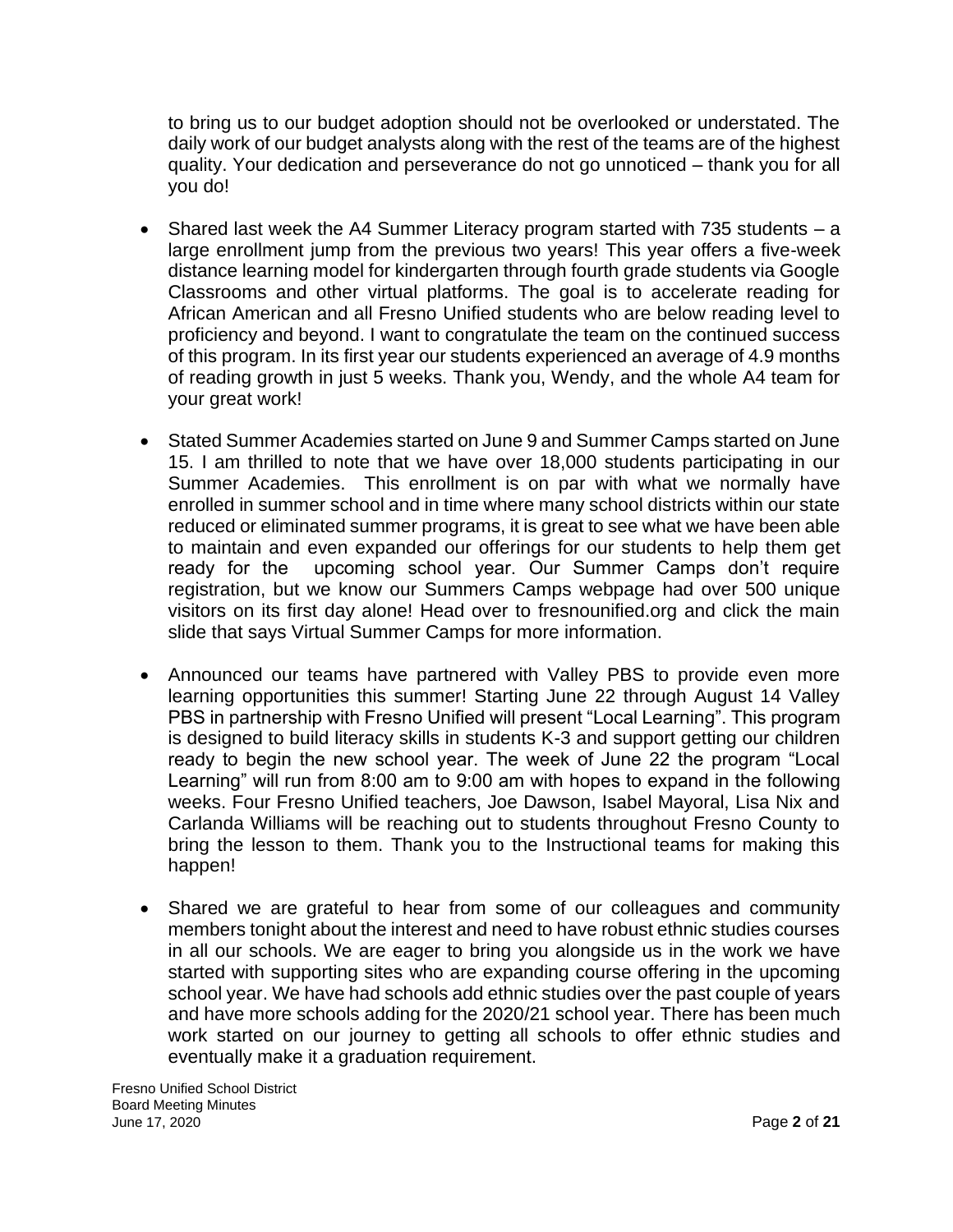- Remind parents our COVID-19 Call Center is available to take your calls regarding your feedback on our District's new vision, mission and goals to be adopted this fall. As you may recall, we had plans to do deep community outreach to ensure student, parent and staff voice in the development of the new vision, mission and goals and we have had to pivot as many of those in-person activities were cancelled due to COVID-19. We've been able to hold virtual staff focus groups, and we are currently holding virtual student focus groups through our summer learning programs and have opened our call center to conduct live one-on-one phone surveys with parents to gain your feedback as well. The survey takes about 5-15 minutes and you can call (559) 457-3395 between 8:00 a.m. and 5:00 p.m. on weekdays to share your feedback. We have live operators available to facilitate your survey in English, Spanish or Hmong.
- Announced we had to switch providers to provide translation for our website as Microsoft recently retired their translation buttons for websites. The buttons to translate are now at the bottom of each webpage on our website - one button says Spanish and one button says Hmong. These translations are hosted by Google Translate and while that is usually quite accurate for Spanish, we know it can be less accurate for Hmong. Our teams are working diligently for a better solution and we will keep you updated as we find even better solutions.

### **BOARD/SUPERINTENDENT COMMUNICATIONS**

**Trustee Islas** – Shared highlights of events taking place in the McLane Region. Birney Elementary School for their service to community and families by consistently giving out meals. Rowell, Mayfair, and Hidalgo Elementary Schools for partnering with the foodbank to distribute meals. There are projects at McLane continually moving forward, such as the second Gym, the Library remodel, the beautiful pool. Stated she is proud of the non-infrastructure things taking place like the planned learning circle and thanked Principal Brian Wulf for his responsiveness to students and community. Shared discontent with negativity that is leading to continued disgruntlement in the community and encouraged everyone to be respectful and avoid language that creates distance between each other which is not useful in creating a healthy and safe environment.

**Trustee Jonasson Rosas** – Referenced a Board Communication regarding the District's contracts for School Neighborhood Resource Officers, and in reference reminded staff of the Community's request to see diversity and culture reflected in those positions. Shared there is a motion before The City of Fresno to fund the positions in their entirety, but if motion does not pass would like the District to work with the City to discuss the idea of reaching out to other school districts in the area to standardize the contracts. Commented on the percentage of teacher outreach entries and stated the need to have 100% of teachers complete an outreach entry. Requested a detailed conversation take place pertaining to Ethnic Studies.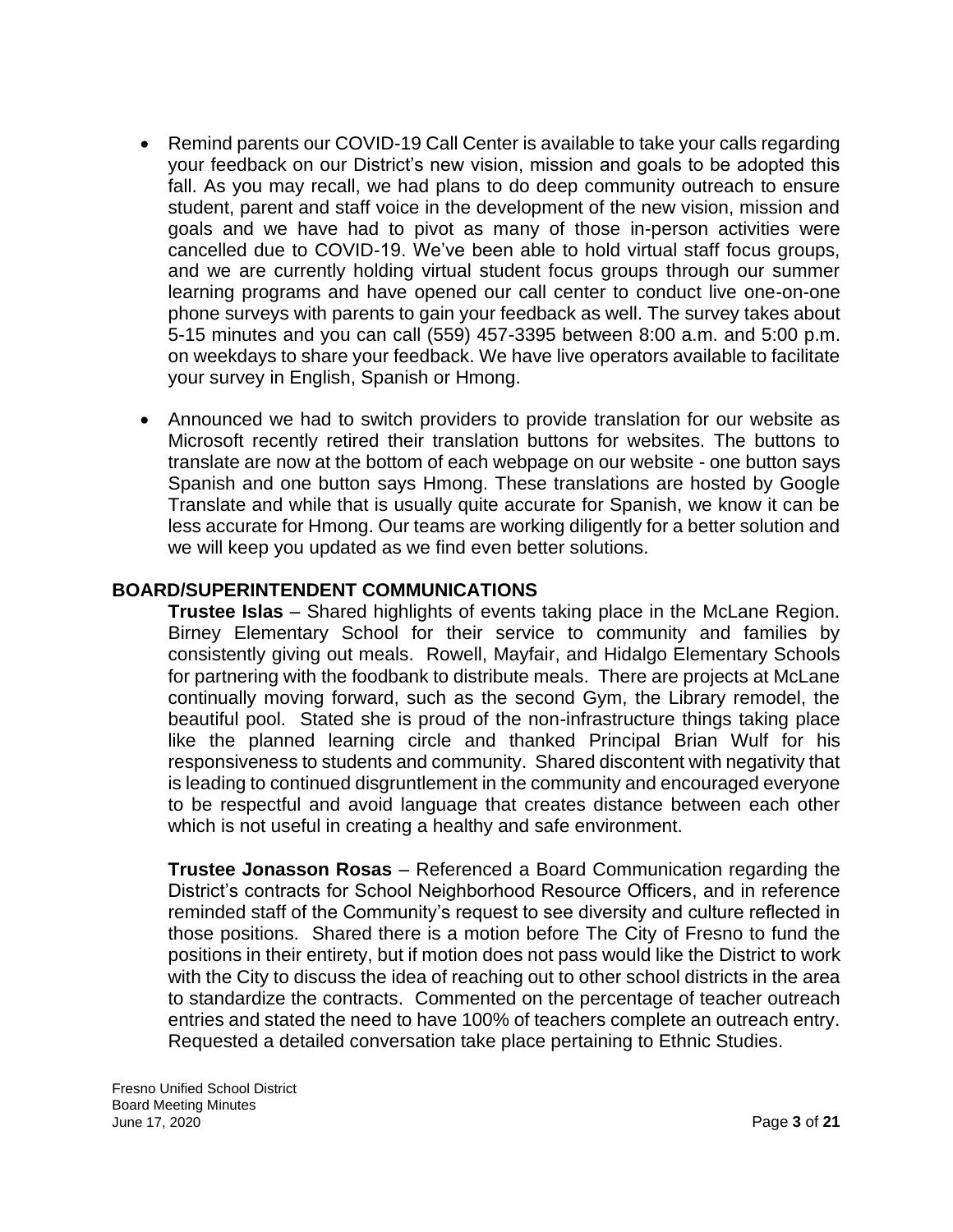**Trustee Cazares** – Requested clarity on what resources are needed to ensure Ethnic Studies takes place. Thanked staff for data pertaining to teacher outreach entries but would like a deeper dive as to why percentages are low.

**Trustee Major Slatic** – Requested staff to pull ATLAS data pertaining to discipline and interaction between students and The Fresno Police Department, would like information provided in a Board Communication. Referenced a GV Wire article and asked what the district is doing to address concerns raised in article, requested a Board Communication to provide answer and to include the Communication Department's policy on the First Amendment. Referenced a June 12, 2020 Board Communication, EA-1 and requested further information on students which do not make re-designation, would like the communication to include how the group will be tracked in data and why this particular data was not included in the June 12 communication. Requested information on Goal 2 policy, specifically to chain of command for returning phone calls.

**Trustee Mills** – Referenced *The Fresno Bee*'s Corona Virus update and the spike in number of cases in Fresno County. Expressed appreciation for the number enrolled in Summer Academy and shared the importance of work/life balance.

**Board Clerk Davis** – Congratulated the Afterschool Program and shared that they distributed Art supplies and provided online Art lessons. Congratulated Karin Temple, Jason Duke, Alex Belanger on the great work happening. Looking forward to Ethnic Studies program.

**Board President Thomas** – Looking forward to the Ethnic Studies work the district is entering. Expressed appreciation for employees and respect for their work and do not think our students are failures. Referenced the First Amendment and expressed concern pertaining to racial comments regarding staff or students. All students should be respected regardless of ethnicity or background. Shared information on a Food for Families happening this weekend at the Jesse E. Cooley, Jr. Funeral Home.

# **OPPROTUNITY FOR PUBLIC COMMENT ON CONSENT AGENDA ITEMS**

For the record, there were no public comments for this portion of the agenda.

On a motion by Board Clerk Davis, seconded by Board Member Islas, the Consent Agenda was approved, apart from Agenda Items A7, A9, A15, on a roll call vote of 7-0-0-0 as follows: AYES: Board Members: Davis, Cazares, Islas, Jonasson Rosas, Mills, Major Slatic, and Board President Thomas.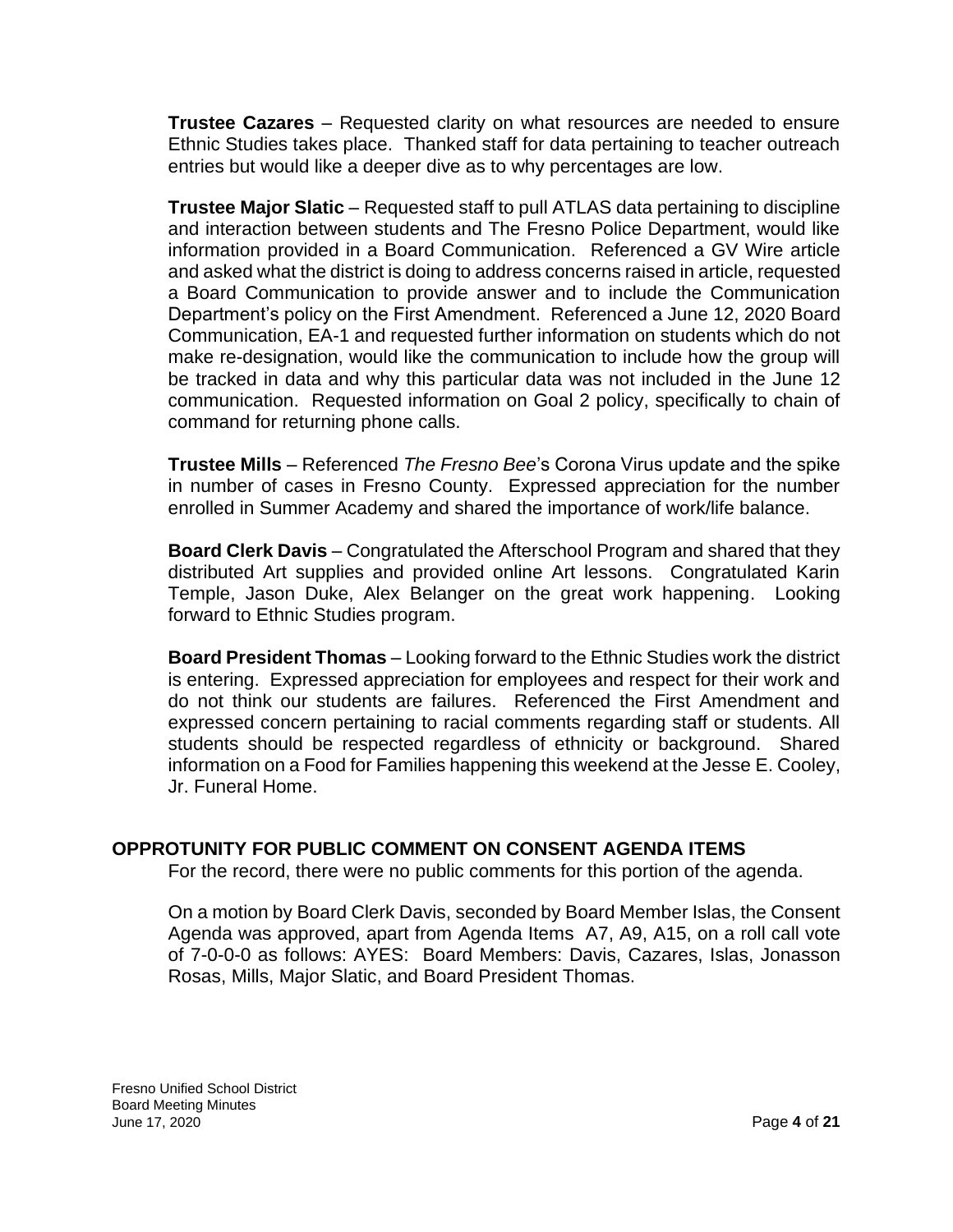### **A. CONSENT AGENDA**

**A-1, APPROVE Personnel List APPROVED as recommended**, the Personnel List, Appendix A, as submitted.

# **A-2, ADOPT Resolution 19-43 Authorizing Inter-Fund Loans for Cash Flow Purposes**

**ADOPTED as recommended**, Resolution 19-43 to authorize Fresno Unified School District to transfer funds as needed for cash-flow purposes and to repay those transactions as funds become available for the 2020/21 fiscal year.

# **A-3, APPROVE Minutes from Prior Meeting APPROVED as recommended**, the draft minutes for the May 20, 2020 Regular Board Meeting and the June 04, 2020 Special Board Meeting.

- **A-4, APPROVE Annual Agreements for the 2020/21 School Year – Primary Report APPROVED as recommended**, a matrix detailing agreements to provide services to Fresno Unified School District.
- **A-5, APPROVE Annual Agreements for the 2020/21 School Year – Supplemental Report**

**APPROVED as recommended**, a matrix detailing agreements to provide services to Fresno Unified School District.

### **A-6, APPROVE Legal Services Agreements for 2020/21**

**APPROVED as recommended**, a list of legal firms recommended for approval to provide legal services to Fresno Unified School District during the 2020/21 fiscal year.

**A-7, APPROVE Agreement with CORE for Shared Administrator Services and the accompanying Employment Agreement Between Fresno Unified School District and Michelle Steagall, Associate Superintendent for School Leadership**

An agreement between Fresno Unified School District and CORE for the shared services of Associate Superintendent for School Leadership, Michelle Steagall.

For the record, Superintendent Nelson read the following statement:

Pursuant to Government Code section 54953, subdivision (c)(3), the District provides this oral summary of the salary and fringe benefits recommended for the following local agency executive:

- Michelle Steagall, Associate Superintendent of School Leadership
- The term of the new employment contract between the District and Michelle Steagall is July 1, 2020 through June 30, 2021
- CORE to reimburse Fresno Unified School District for all components of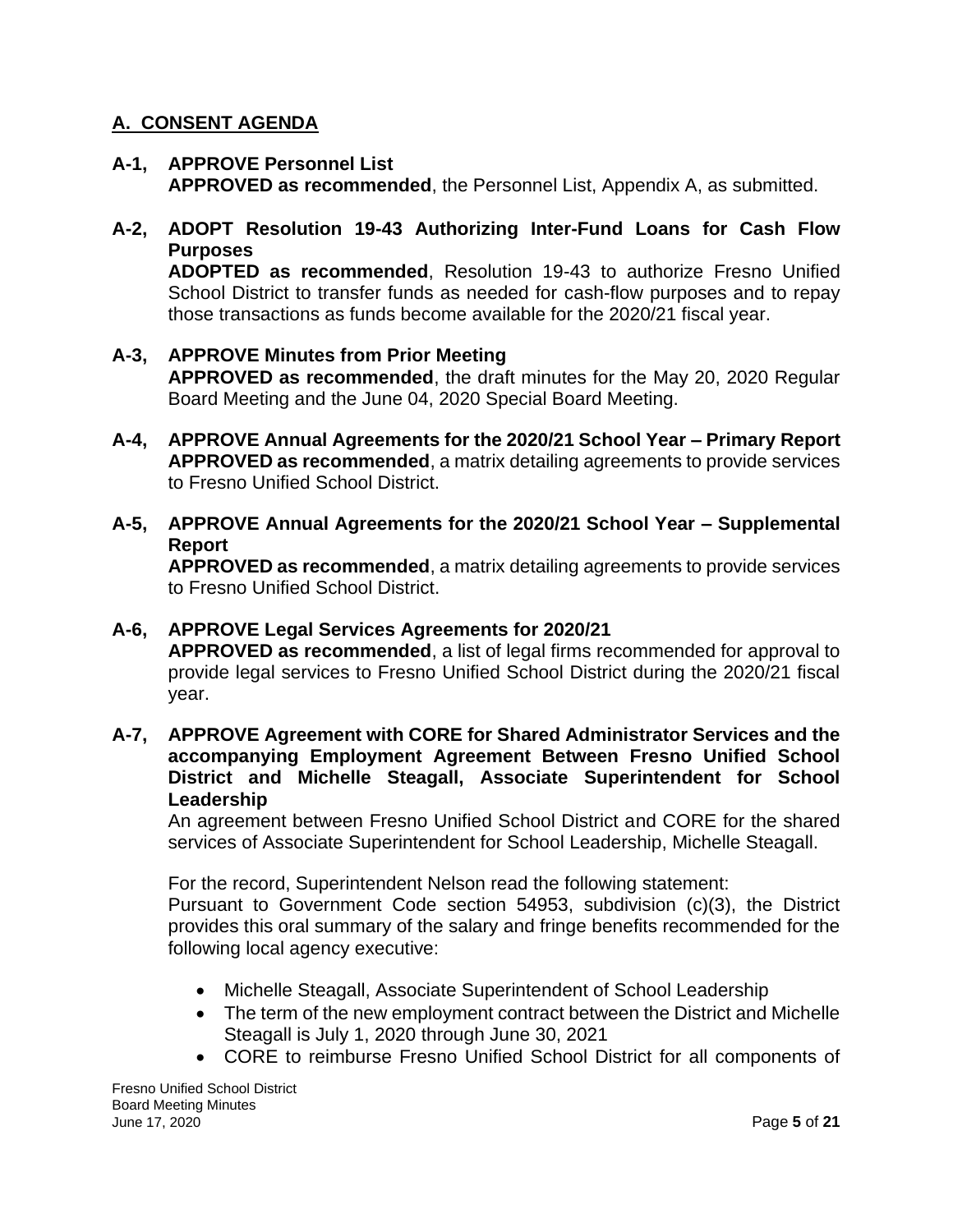Michelle Steagall's compensation, including, but not limited to:

- o Annual salary in the amount of \$172,569.31
- o The contribution to health and welfare benefits at \$19,348
- $\circ$  Paid Vacation 20 days per year
- $\circ$  STRS 16.15% of salary, as adjusted
- $\circ$  Medicare 1.45%.
- $\circ$  Unemployment Insurance 0.05%.
- $\circ$  Liability Insurance 0.93%.
- o Workers' Compensation Insurance 1.15%; and
- $\circ$  Paid Holidays Per the District's Administrative Holiday Schedule

For the record, Board Members had comments/questions pertaining to Agenda A-7. A summary is as follows: Expressed concern for this item. Requested clarity on what Michelle Steagall contributes to the District.

On a motion by Board Clerk Davis, seconded by Board Member Mills, Agenda Item A-7 was approved by a roll call vote of 6-1-0-0 as follows: AYES: Board Members Cazares, Islas, Jonasson Rosas, Mills, Davis, and Board President Thomas. NOES: Member Major Slatic.

### **A-8, APPROVE Grant Application to the Federal Department of Education - 2020 Teacher Quality Partnership Grant**

**APPROVED as recommended** the grant application to the Federal Department of Education – Teacher Quality Partnership Grant.

### **A-9, APPROVE JE Young Application for the Dashboard Alternative School Status**

Approval is requested for the submission of an application by JE Young School to be evaluated using the Dashboard Alternative School Status.

For the record, Board Members had comments/questions pertaining to Agenda A-9. A summary is as follows: Requested clarity as to the percentage of these schools which have changed to this suggested model. Is Fresno Unified the first to do so? How many others? Yolanda Jimenez-Ruiz was available to provide clarity.

On a motion by Board Member Mills, seconded by Board Clerk Davis, Agenda Item A-9 was approved by a roll call vote of 7-0-0-0 as follows: AYES: Cazares, Islas, Jonasson Rosas, Mills, Major Slatic, Davis, and President Thomas.

#### **A-10, APPROVE Memorandum of Understanding with Endeavor Charter School APPROVED as recommended**, a Memorandum of Understanding with Western Sierra Charter Schools, a California nonprofit public benefit corporation that manages and operates Endeavor Charter School, detailing the relationship between the district, the Charter Corporate Entity, and the charter school regarding operations, oversight and monitoring.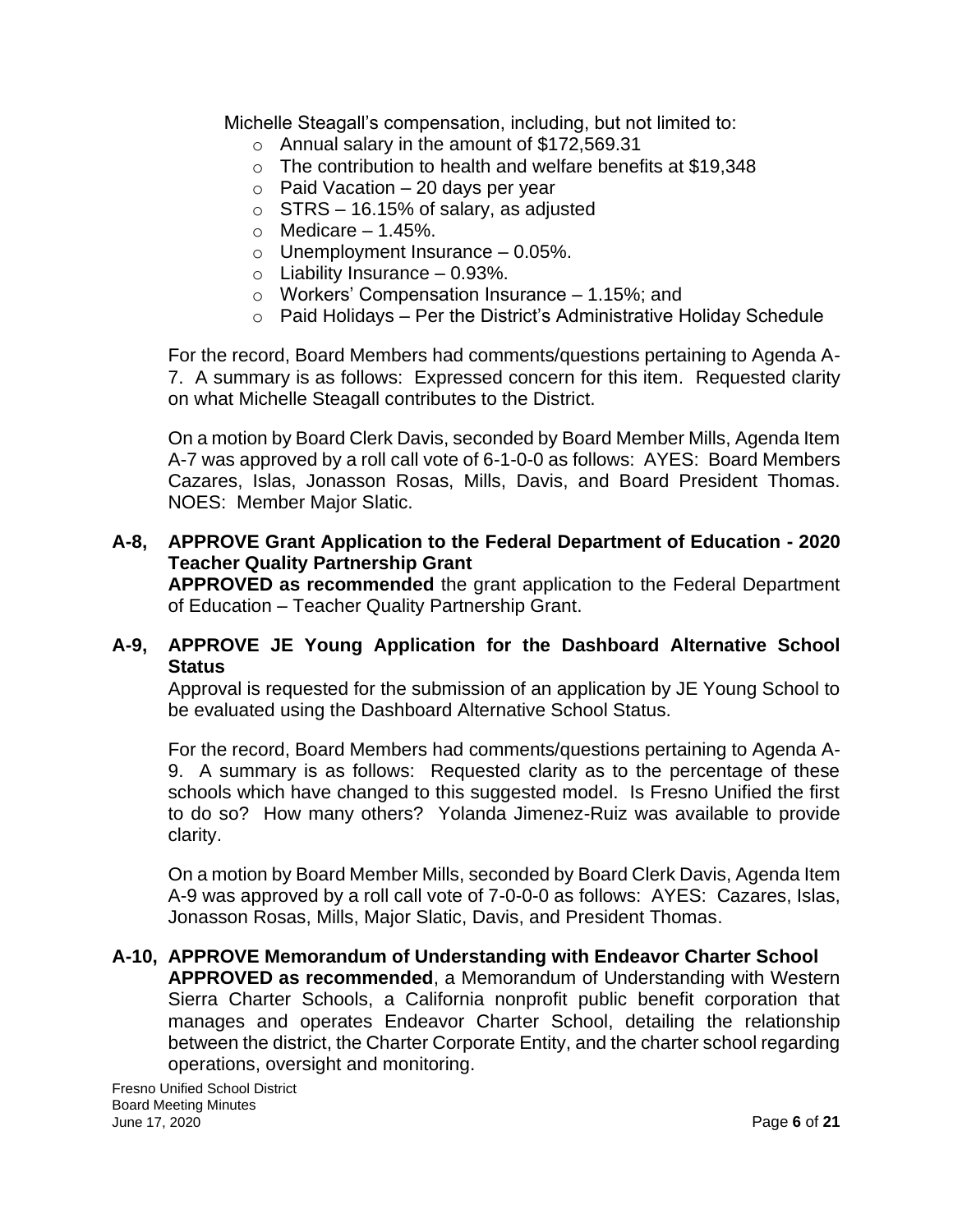### **A-11, APPROVE Memorandum of Understanding with Morris E. Dailey Elementary Charter School**

**APPROVED as recommended**, a Memorandum of Understanding with Fresno Innovative Charter Schools, Inc., a California nonprofit public benefit corporation that manages and operates Morris E. Dailey Elementary Charter School, detailing the relationship between the district, the Charter Corporate Entity, and the charter school regarding operations, oversight and monitoring.

- **A-12, APPROVE Modified Salary Placements and Revised Benefits and Risk Management Job Descriptions for the Benefits Eligibility Assistant, Workers' Compensation Technician, and Disability Retirement Technician Positions APPROVED as recommended**, the revised Classified Hourly Salary Schedule with movement in grade for Benefits Eligibility Assistant from G-28 to G-33, Workers' Compensation Technician from G-32 to G-37, and Disability Retirement Technician from G-36 to G-37. Also included are the job descriptions of the Benefits Eligibility Assistant, Disability Retirement Technician, and Workers' Compensation Technician positions.
- **A-13, APPROVE Positions and ADOPT Job Descriptions for Mentor Program Facilitator I and Mentor Program Facilitator II APPROVED as recommended**, the job descriptions of Mentor Program Facilitator I and Mentor Program Facilitator II.

#### **A-14, APPROVE Use of Individual Piggyback Contracts in 2020/21** APPROVED as recommended, a list of piggyback contracts recommended for

utilization by the district during 2020/21 for efficient and cost-effective procurement.

### **A-15, APPROVE Award of Bid 20-06 Schedule A and B, Fresh Produce**

Included in the Board binders is information on Bid 20-06 Schedule A and B, to establish fixed pricing of fresh produce for the district's breakfast, lunch and supersnack meal programs.

For the record, Board Members had comments/questions pertaining to Agenda Item A-15. A summary is as follows: Commented this is an example of how the District is investing in the good health of students. Shared concern on the collapse of local food sourcing. Applauded staff for good work. Requested continued good quality control and monitoring and the need for variety. Chief Operations Officer Karin Temple was available to provide clarity.

On a motion by Board Member Islas, seconded by Board Member Mills, Agenda Item A-15 was approved by a roll call vote of 7-0-0-0 as follows: AYES: Cazares, Islas, Jonasson Rosas, Mills, Major Slatic, Davis, and Board President Thomas.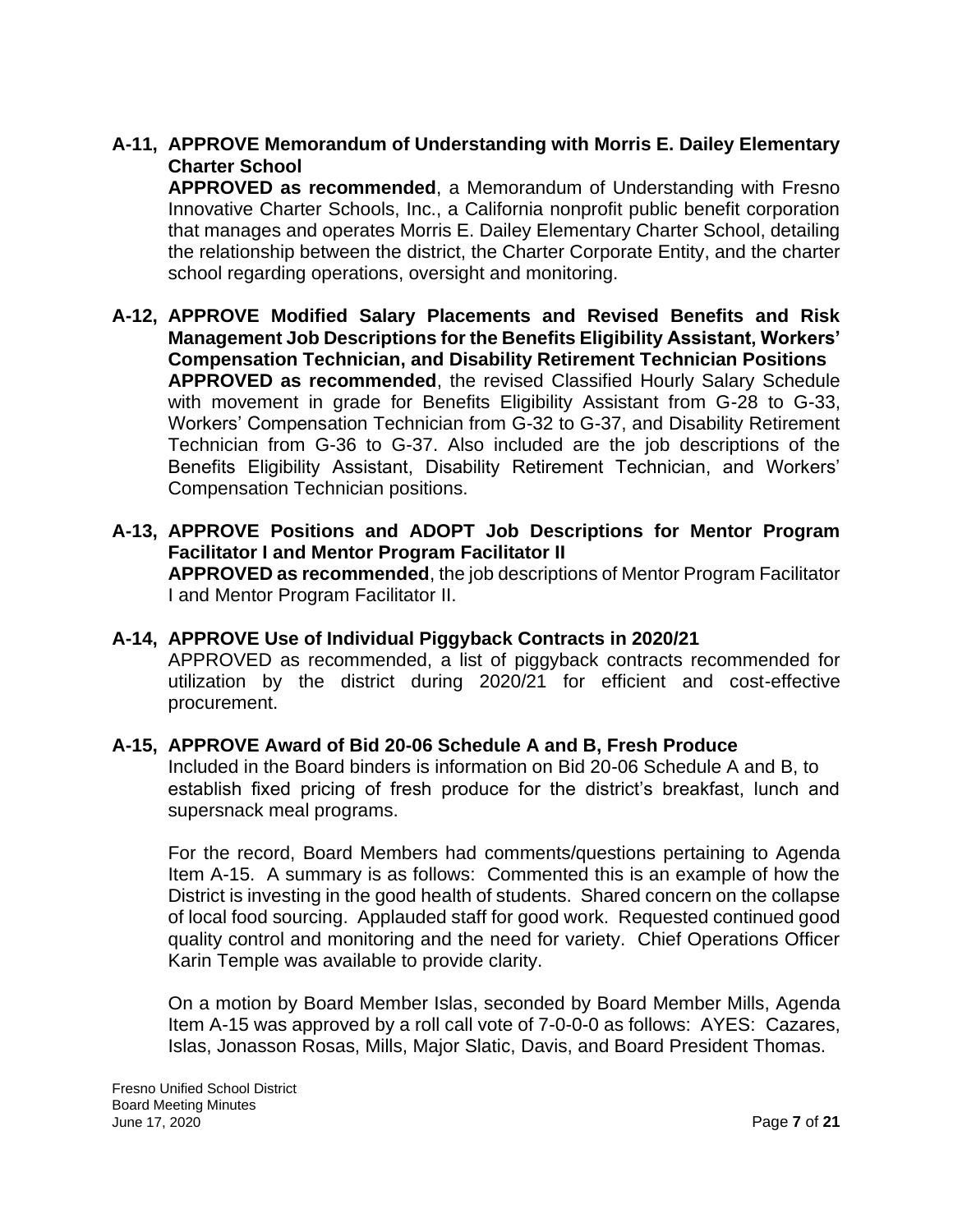- **A-16, APPROVE Award of Bid 20-46, Vinland Elementary School Parking Lot Expansion and Site Access Improvements** APPROVED as recommended, is information on Bid 20-46, to increase parking stalls, improve traffic safety, and create a single-entry point-of-access for Vinland Elementary School.
- **A-17, APPROVE Award of Bid 20-50, Hoover High School Interim Modular Classroom Infrastructure APPROVED as recommended**, is information on Bid 20-50, to provide building pads, utility connections, irrigation and related site work for two leased modular buildings to be used as interim classrooms at Hoover High School.
- **A-18, APPROVE Award of Bid 20-53, Burroughs, King, and Powers-Ginsburg Elementary Schools HVAC Installation APPROVED as recommended**, is information on Bid 20-53, to install district-

provided HVAC units in modular classroom buildings at Burroughs (9), King (16), and Powers-Ginsburg (3) Elementary Schools.

**A-19, APPROVE Award of Request for Qualifications 20-35, Investigation Services APPROVED as recommended**, Request for Qualifications (RFQ) 20-35 qualifying firms to provide various investigation and adjusting services in support of Workers' Compensation, Risk Management, and Human Resources operational needs.

### **A-20, APPROVE Proposed Revisions for Board Policies**

**APPROVED as recommended**, proposed revisions for seven Board Policies (BP):

- BP 1250 Visitors/Outsiders
- BP 1312.3 Uniform Complaint Procedures (UCP)
- BP 5141.52 Suicide Prevention
- BP 5144.1 Suspension and Expulsion/Due Process
- (NEW) BP 6120 Multi-Tiered System of Support
- (NEW) BP 6142.91 Reading/Language Arts Instruction
- (NEW) BP 6157 Distance Learning

### **A-21, RATIFY Amendment No. 4 to the Agreement with Envision Pharmaceutical Services, LLC**

**RATIFIED as recommended**, Amendment No. 4 to the agreement with Envision Pharmaceutical Services, LLC for prescription benefit services to active employees and pre-65 retirees.

### **A-22, RATIFY Purchase Orders from April 1, 2020 through April 30, 2020 – Primary Report**

RATIFIED as recommended, information on purchase orders issued from April 1, 2020 through April 30, 2020.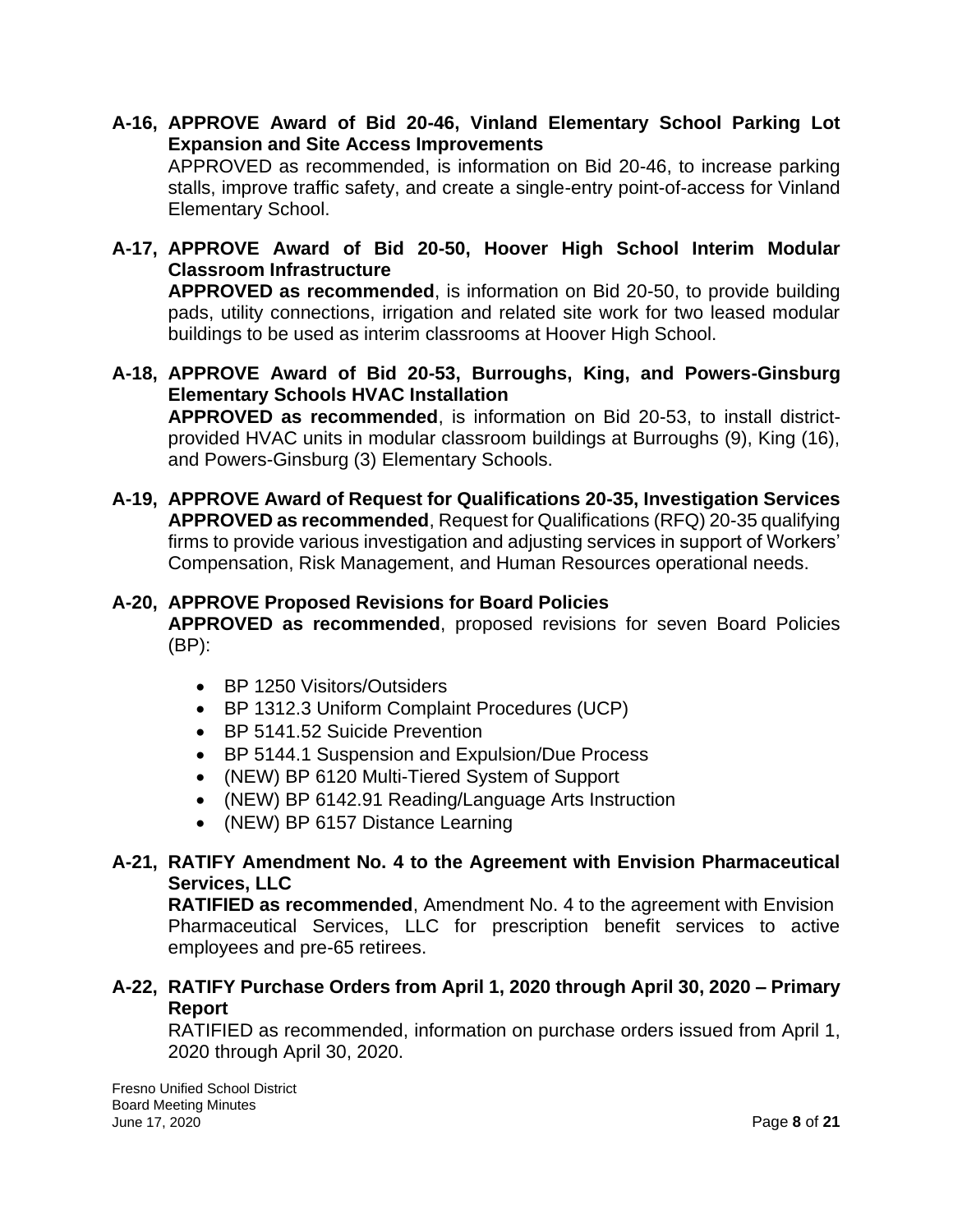### **A-23, RATIFY Purchase Orders from April 1, 2020 through April 30, 2020 – Supplemental Report**

RATIFIED as recommended, information on purchase orders issued from April 1, 2020 through April 30, 2020.

### **UNSCHEDULED ORAL COMMUNICATIONS**

### **1. Leslie Kelly**

Unscheduled Comments: Hi my name is Leslie Kelly and I am the Restorative Practice Counselor severing at Edison High School. I am writing in regards to SRO's on campus. I am aware of the stigma in our community regarding police however the partnership with the Restorative Practice Counselor and a School Resource (Relationship) Officer is imperative to the commitment of bridging the gap between the fear of policing in our students of color. I have witnessed and supported personally Officer Melody Hughes as she's met with students from issues ranging from fights, weapons on campus to minor infractions like vaping. She has worked each case on an individual basis, sat in re-entry and repair circles, met with parents and has been a calming presence when needed. She according to her role and badge could easily address these situations with brute force but instead uses the power or relationship building to meet the needs of the students she comes in contacts with. I truly believe that the restorative approach and training has been a benefit to how we work together collaboratively to support our Edison students. I can honestly say that she is our front line and our eyes on campus and continues to find ways to better serve our students to make them feel safe and supported on our campus and is not afraid to solicit my support. I appreciate you all for your time and consideration.

### **2. Jennifer Reyna**

I believe the district should cut designated sites. The data has shown an average of only 2% growth on SBAC compared to those who aren't DS. Why is FUSD spending 22 million on those sites and there is not an astronomical gain?

### **3. Kim Vasquez**

I have been teaching at Ewing for 30 years. My last 4-5 years have been Designated. I was not in favor of going Designated. We didn't get to vote. We were told we had to do it because of our underachieving test scores. After having done it now, I have seen growth in math and reading with my kindergarten students. They reached BAS reading levels that I have not reached with previous classes (F/G) and they have been mastering math standards 100%, even though their baseline test scores were lower. When we added Pre-K and TK, the gap in my classroom got bigger, not smaller. Some Kinder students missed the opportunity to show their biggest growth this year, which is usually in the 4th quarter, due to schools closing. Now would not be a good time to do away with Designated Schools, when some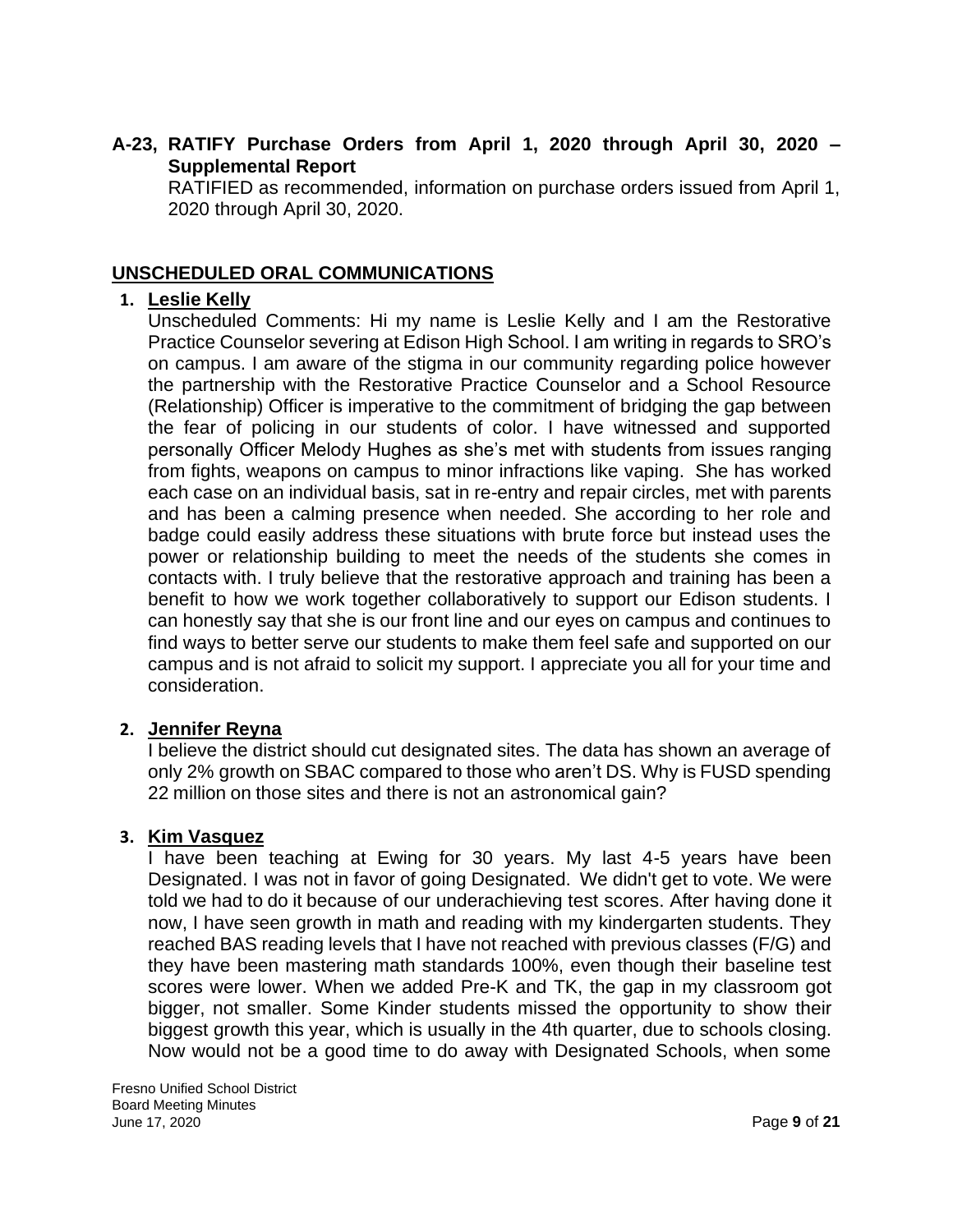students may need time to catch up on lost learning. They are going to need the extra 30 minutes a day. Also, with all the unknowns about what school is going to look like when we finally reopen, now is the time for stability and extra help, NOT less! Ewing has figured out a good schedule and it works for students and teachers.

#### **4. Michael Torres**

Fresno school districts are behind the rest of the curve in California for making the necessary changes in protecting the future generational residents of color from discrimination, bias and danger. Ethnic studies courses have proven to help students of all backgrounds by supporting the initiative to incorporate them into the academic structure, our town would no longer be trailing behind our entire state but rather ahead and at the forefront of change where it belongs.

### **5. Samantha Orozco**

#### Why We Need Ethnic Studies

As a mixed American, I can understand the struggles people of color go through today. I decided to take African American Studies to further my knowledge on the parts of history that weren't told. In a regular history class, the basic curriculum doesn't cover how deeply rooted our government and schools have systematically oppressed many ethnic groups throughout history as well as presently. It is important for all students to learn history from all perspectives in order to understand the hardships people of color still undergo. By studying deeply about racism we can eliminate the common assumptions that can cause issues in our community. Having these classes can eradicate the conundrum of ignorance which we still endure. With including ethnic studies classes in all schools in our district we can enlighten the youth and change the trajectory of our future.

### **6. William E. Skuban, Ph.D.**

To Whom It May Concern, My name is Dr. William Skuban, incoming chair (July 1) of the Department of History at Fresno State. I strongly support the initiative to establish Ethnic Studies courses in Fresno Unified School District (FUSD). I have been at Fresno State for over twenty years, and several of my ex-students, now teachers in FUSD, are spearheading this critical effort. By centering the experiences of historically marginalized groups, the proposed courses will examine the systemic racism and oppression that continues to permeate this country's institutions. Included among the many benefits that Ethnic Studies courses would deliver are increased awareness and understanding of the current state of ethnic and race relations in the United States; improved student attendance rates; improved academic performance; and improved preparation for students who will enter Fresno State and Fresno City College, especially those students contemplating majors in the social sciences and humanities.

I sincerely hope that by the next school board meeting a resolution calling for a close examination of the proposals made by the Fresno Ethnic Studies Coalition will be made. I believe that this initiative is not only an important one for FUSD's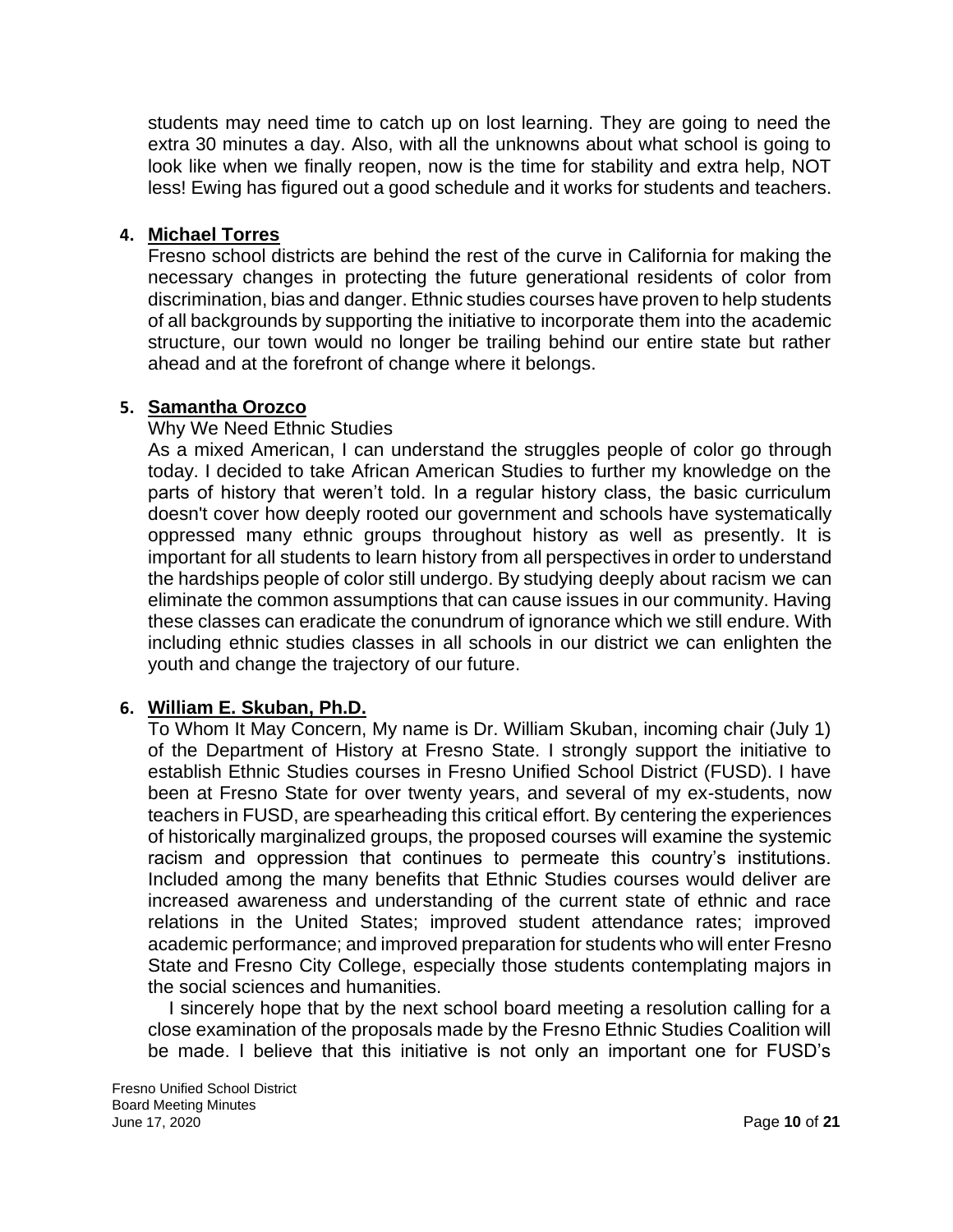students, but also for the Fresno community at large. Thank you in advance for your time and consideration.

### **7. Mia Roddy**

Hello, my name is Mia Roddy, and I'm an advocate for an official Ethnic Studies program to

be implemented throughout Fresno Unified School District. As a student of Fresno Unified, I feel that it is imperative that we students possess a safe place to have conversations about race and ethnicity. An official curriculum would expose us to diverse people in world history, current events, and politics, enabling us to better understand the system of power locally and globally. It is important for students to know that their stories and contributions to society matter; and that they can overcome adversity such as their ancestors did. A formal curriculum would also help students of a European background to value diversity and teach them to be culturally sensitive. In her work "The Academic and Social Value of Ethnic Studies," Christine E. Sleeter, Ph.D. discusses how having an ethnic studies curriculum makes a positive impact on students and their scholastic outcome. She notes that this impactful curriculum includes the effects of racism, and allows students to "grapple with multiple perspectives," and "produces higher levels of thinking." This helps prepare students to articulate and challenge institutions that are not inclusive of all people. Schools and their curriculums should not be colorblind. The world was built on the backs' of various people of color, therefore it is an injustice to gloss over that fact. An ethnic studies curriculum would help push towards a more culturally aware society, inside and outside of the classroom.

### **8. Sierra Gomez**

My name is Sierra Gomez and I am a concerned community member and teacher. I would like to submit a statement in support of Ethnic Studies in Fresno Unified School District. Within our community we recognize that institutional racism and systemic oppression permeates all of our institutions. Ethnic Studies is explicitly anti- racist. The class centers the experiences of historically racialized groups and provides a safe space for students to examine racism and the institutions that uphold it. I believe Ethnic Studies is necessary because this country is rooted in colonization and has impacted many of our students for generations. By not mandating ethnic studies, we are whitewashing history and lying to our students and community. This curriculum is necessary from every grade from k-12 in order to responsibly educate our children. I expect that by the next school board meeting, there will be a board resolution that discusses the proposals made by the Fresno Ethnic Studies Coalition. Kindly, Sierra Gomez.

# **9. Erika Ireland**

My name is Erika Ireland, a master's prepared, credentialed registered dietitian/nutritionist (RDN), certified diabetes care and education specialist (CDCES), former child nutrition director and parent to a FUSD student, below is my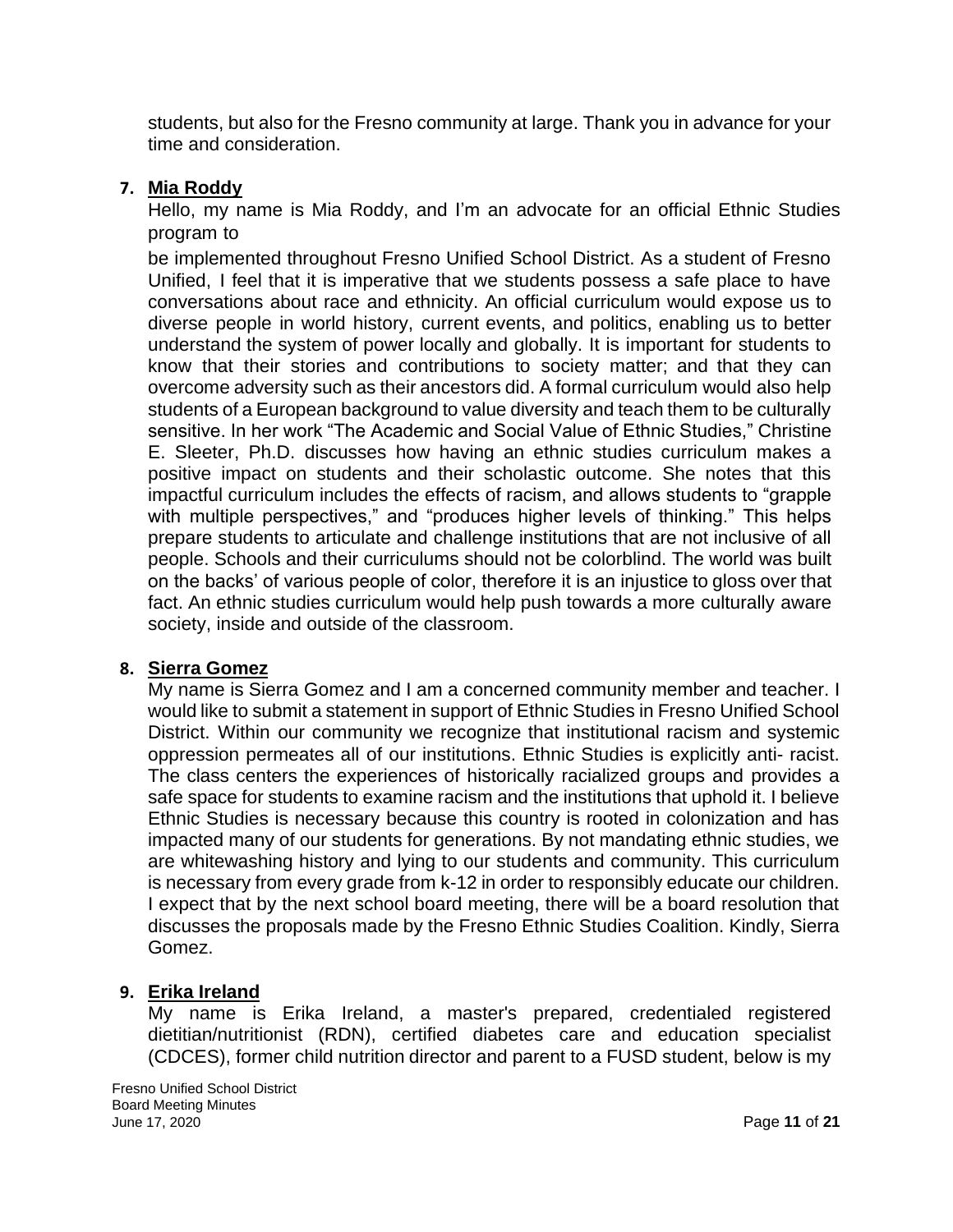public comment (PC) for Board Meeting 6/17/20 in reference to boarding meeting held 6/10/20 for Agenda item: A-15: APPROVE Award of Bid 20-52, Fresh Juice and Dairy Products - in 249 words

Dear FUSD School Board: Please reconsider the decision made last week to decrease chocolate milk purchases. Let's look at the facts about calcium & 8 ounces of chocolate milk:

- Children need 1000-1300 mg of calcium daily
- 8 oz of chocolate milk provides about 300 mg or nearly 1/3 of the daily requirement
- 12 cups of raw spinach has about 300 mg of calcium Milk is a cost effective source of Vitamin D and Potassium - most children do not get enough of these Calcium and potassium are vital to heart health
- 70% of milk consumed in schools is flavored
- When flavored milk is not offered, milk consumption drops by about 50%
- Most Moms favor flavored milk
- Flavored milk consumption is supported by:
	- o The American Academy of Pediatrics
	- o The Institute of Medicine
	- o The School Nutrition Association

Detroit and Los Angeles school districts reinstated chocolate milk following a prior ban because milk consumption decreased by 50% and as the LA Times noted, "schools were tossing out an " obscene" amount of food, much of which was plain milk."

There are equal, if not more, amounts **(250-word limit reached).**

# **10. Jade Chatman – Voice Message (Transcribed)**

Hi my name is Jade Chatman, I am a fourth grade teacher at Powers-Ginsburg Elementary and I'm also one of the educators advocating for ethnic studies curriculum in grades k-12. I will be commenting on that. It would be easy to dismiss the need for this curriculum in kindergarten through sixth grade, but we know the student's investment in their schooling begins in elementary. Critical literacy supports Common Core State Standards, improves reading comprehension, critical thinking and student engagement. We know that when this happens student achievement is directly and significantly impacted. The challenges of distance learning can also be an excuse to delay this kind of innovation, but we would argue this reality makes it even more critical to begin this work. The district's GVCs for ELA and SEL learning provides the framework for inclusion and diversity but we are proposing is an integration that gives teachers and students those skills to leverage tools to address social and political issues more directly resulting in more meaningful and authentic discourse and eliminating more superficial or performative displays of illiteracy or victimization or tokenism of black indigenous people of color. This serves the population more identified needs of our district, our homeless. Foster youth and black indigenous students of color the most. The existing structures of cultural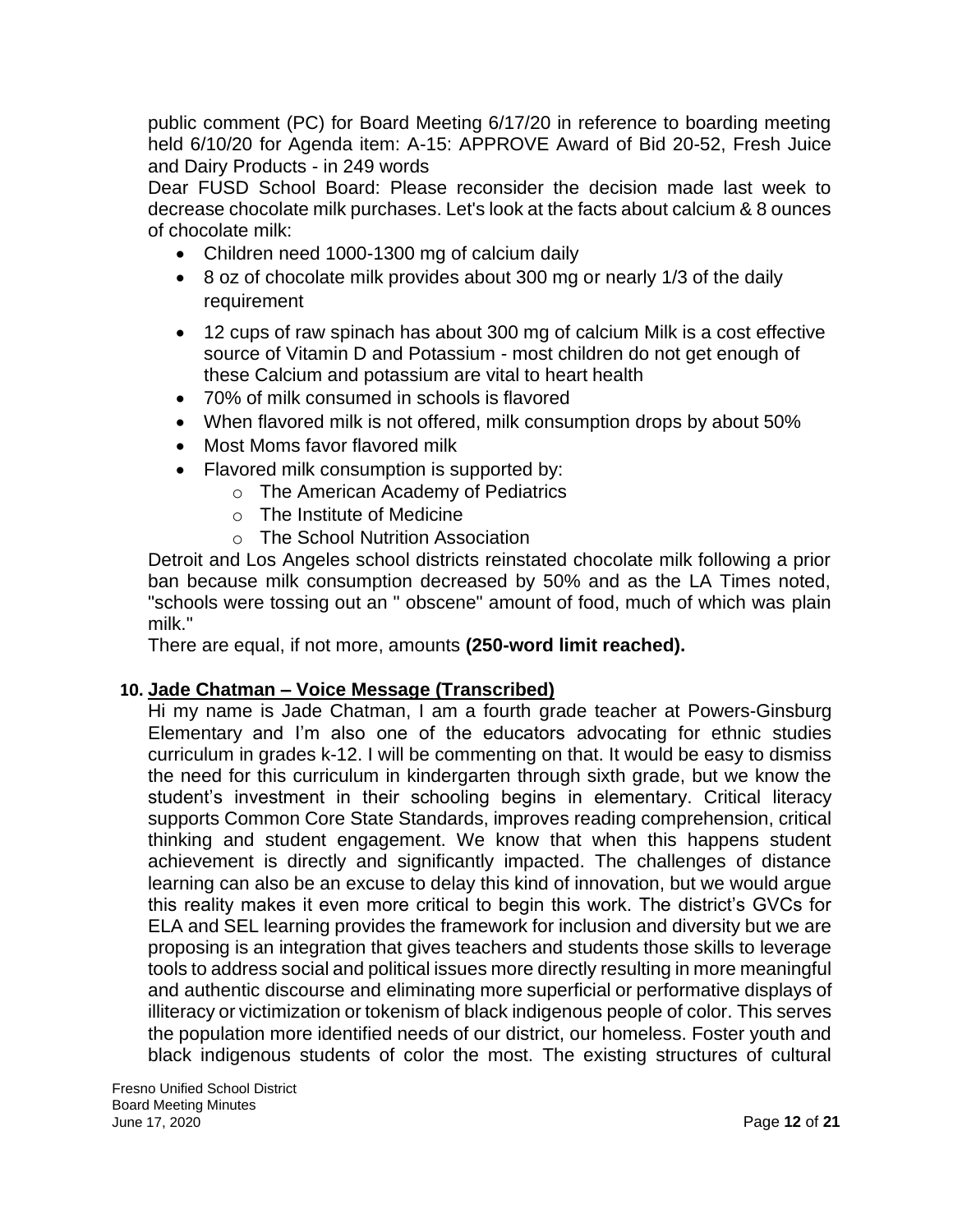literacy within the district has provided a great foundation; however, they are largely top down and have failed PLs and failed to allow staff to engage directly in the work or to be held **(250-word limit reached).**

### **11. Alexa Butler**

To whom this may concern: My name is Alexa Butler, I am a senior attending Sunnyside High School. Throughout my years in FUSD there has NEVER been a priority to teach students ethnic studies of any kind. Educators have the difficult job to prepare the next generation for the future: provide tips and resources, install hard work and determination, and create connections. Fresno Unified is the third largest school district in California, yet not all schools provide ethnic studies classes, and it is not a requirement for students. In FUSD there have been several racially motivated attacks amongst students. The topic of race is difficult to discuss, but it's essential if we want to see positive growth. Fresno Unified needs to pass a resolution making Ethnic Studies a graduation requirement, create Ethnic Studies course offerings at primary and middle grades, organize an Ethnic Studies Leadership Committee by FUSD Ethnic Studies teachers, establish a functional Professional Learning Community, and form an Ethnic Studies Advisory Committee. Enacting this shortlist of demands will produce extreme benefits, according to a study conducted by Stanford University's Graduate School of Education there are multiple benefits to students enrolled in Ethnic studies in both academic achievement and student engagement. Increases include gains in student attendance, academic performance and progress towards graduation. The most dramatic increases were shown by young men of color. This is the time for change to occur, I urge FUSD to take the first step towards innovation. Thank you, Alexa Butler.

### **12. Tyesha Hendrix**

My name is Tyesha Hendrix and I would like to submit a statement in support of Ethnic Studies in the Fresno Unified School District. Within our community we recognize that institutional racism and systemic oppression permeates all of our institutions. Ethnic Studies is explicitly anti- racist. The class centers the experiences of historically racialized groups and provides a safe space for students to examine racism and the institutions that uphold it. I believe Ethnic Studies is necessary because it will help our students feel empowered and learn to value and appreciate diversity. I expect that by the next school board meeting, there will be a board resolution that discusses the proposals made by the Fresno Ethnic Studies Coalition.

### **13. Lauren Beal**

To Whom It May Concern: My name is Lauren Beal and I piloted African American Studies at Edison High School. I have seen the direct impact of African American Studies at Edison and the positive ripple effects throughout the southwest community. In African American studies at Edison High School, students have a safe space to address race & ethnicity. For some students, this is also the first time they have seen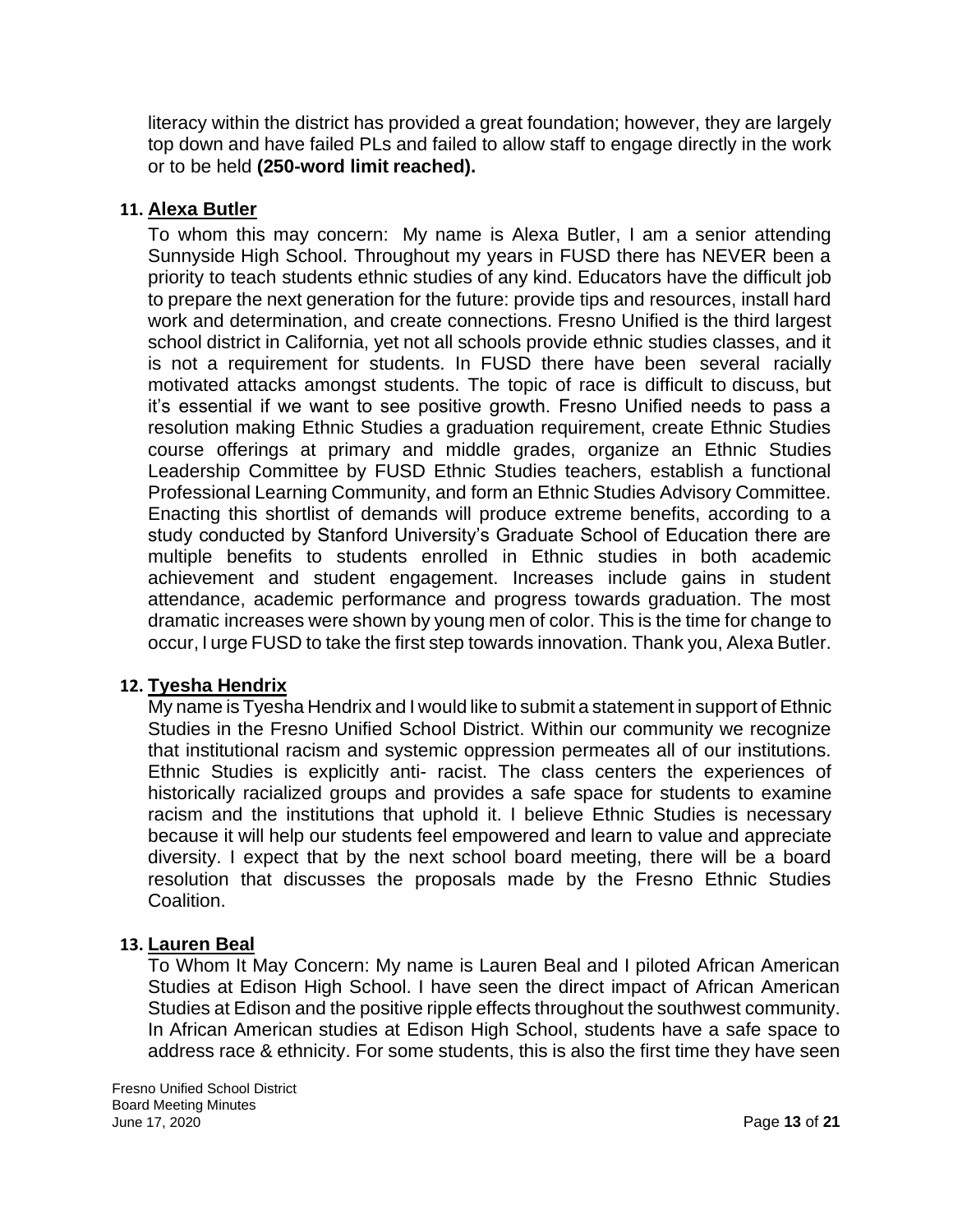themselves reflected with intention in content, curriculum, and pedagogy. I am here to ask that you support board resolutions for the implementation of robust Ethnic Studies programs. As an educator, I am pleading with you to pass a board resolution making Ethnic Studies a graduation requirement. AB 331 is projected to pass legislation in CA, making Ethnic Studies a graduation requirement. Please, pass a board resolution to affirm your support, both structurally and monetarily, for the development, addition, and integration of Ethnic Studies. Several school districts across the state have board resolutions adopting Ethnic Studies as a graduation requirement. As the third largest school district in California we are behind the curve. Establish Ethnic Studies course offerings at the high school and middle school levels and integration of Ethnic Studies principles into primary grades at piloted schools across the district. Create an Ethnic Studies Leadership Committee by FUSD Ethnic Studies teachers so that Ethnic Studies classes can be vertically aligned, have an established scope and sequence, and guiding principles across the district. As educators, we know that learning never **(250-word limit reached).**

#### **14. Josefa Vega**

My name is Josefa Vega and I am an advocate for youth and students and a FUSD alumna I would like to stand in support of Ethnic Studies in Fresno Unified School District. With the discourse surrounding racism and white supremacy currently under review I think it's important to address the erasure that occurs throughout the public education system. The erasure of oppression experienced by the black community, by the indigenous community, by the asian community and by latinx community. It's important to understand these tainted histories and explore them to assure that generations after us aren't brainwashed into believing that Thomas Jefferson or Christopher Columbus were heroes, they are symbols of white supremacy and capitalist greed. The youth are taking notice and this is no longer acceptable. These biased views don't represent the education our students deserve. The time is now to value the experience and histories of those that aren't white or center capitalist values. Prioritize the education and wellbeing of students always.

### **15. Dr. Patricia D. López**

My name is Dr. Patricia D. López and I am a concerned educator and community member. I would like to submit a statement in support of Ethnic Studies in Fresno Unified School District. Within our community we recognize that institutional racism and systemic oppression permeates all of our institutions. Ethnic Studies is explicitly anti-racist and must be acknowledged as an instrumental method for preparing youth to coexist in a diverse society by centering the experiences of historically racialized groups and providing a safe space for students and educators to examine real-life phenomena such as racism and the institutions that uphold it. As a person who was systematically marginalized by the K12 system and pushed into an alternative high school, I can candidly say that Ethnic Studies saved my life and is what allowed me to find a network of people who would eventually facilitate my journey to a UC, a Ph.D., and a coveted position as an Assistant Professor at Fresno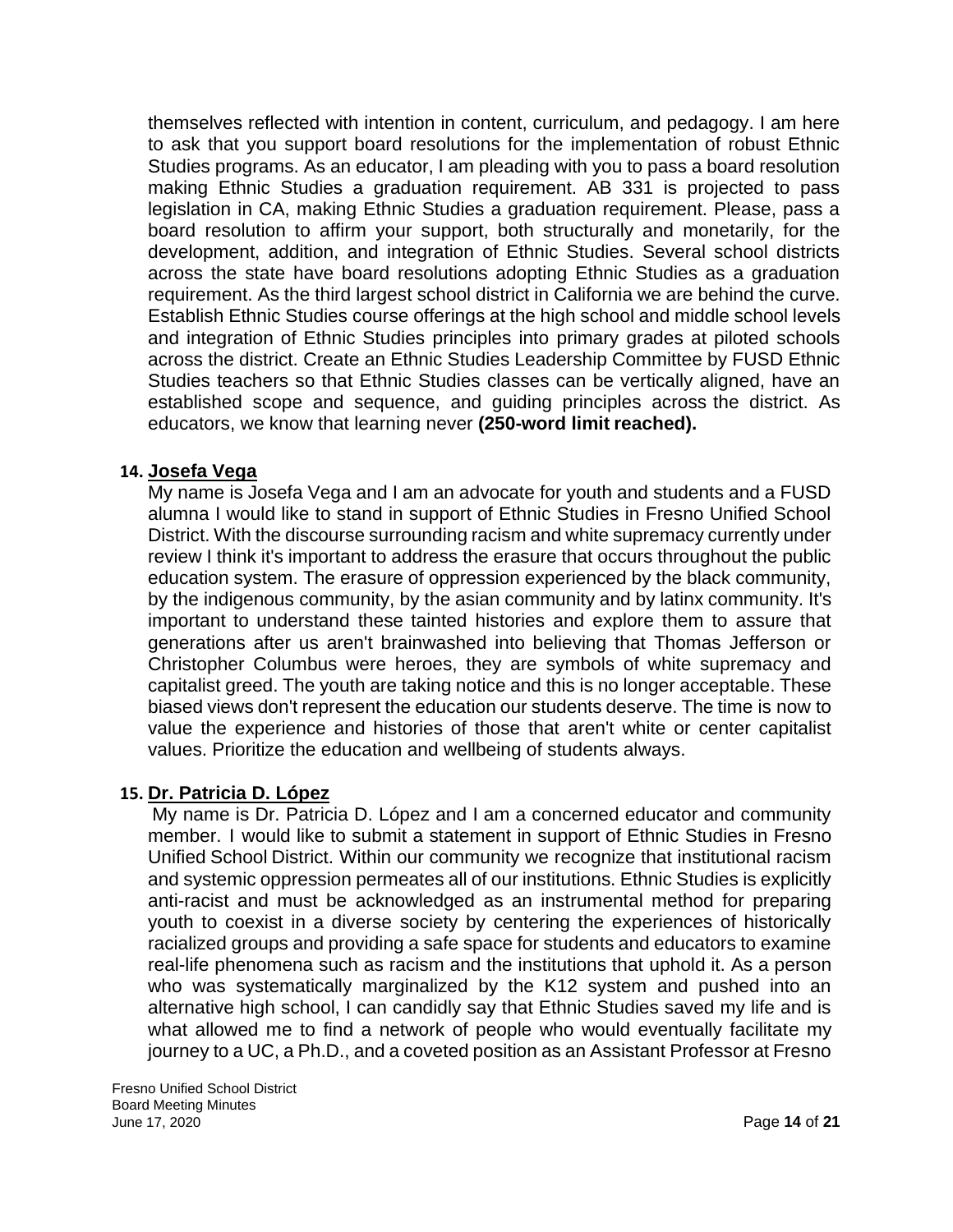### State.

I stand with Fresno Unified educators and broader communities across the country who, like me, have been staunch advocates for young people's access to their history, culture, and language by way of Ethnic Studies. The time is now for the school board to support and accept a resolution that responds to the proposal made by the Fresno Ethnic Studies Coalition and set the district on a path for establishing fully funded Ethnic Studies program for all students in the district. I also commit to being a resource to **(250-word limit reached).**

### **16. Amy Sepulveda**

My name is Amy Sepulveda. I am an educator at Fort Miller Middle School who will be teaching Ethnic Studies during the 2020-2021 school year. I am a piloting member of the Fresno Ethnic Studies Coalition. I lead the Chicanx Latinx Student Association on campus and provide our Latinx students with equitable curriculum and have witnessed the power of culturally relevant education. I ask that you support a board resolution to implement Ethnic Studies courses at all middle schools in FUSD, as well as at every other site at the primary and secondary level. Our students deserve a safe space to discuss race, ethnicity, and life experiences while engaging in critical dialogue surrounding these issues. As the third largest district with over 90% students of color, FUSD needs to do better. We need to invest in our students and their right to an equitable, anti-racist curriculum that they can see themselves being a part of- a curriculum that does not erase who they are. There is plenty of data that demonstrates the benefits that would uplift the culture of our campuses, the academic performance of our youth, and increase the connection with our community. I ask that you consider adopting the Fresno Ethnic Studies Coalition proposal and integrate Ethnic Studies district wide as well as establish a leadership committee designed to establish curriculum, a functional PLC model, and a qualified ES advisory. The time is now. We must invest in our students and show them that who they are matters.

### **17. Summer Breault**

My name is Summer Breault (pronounced "Bro") and I am a resident of Fresno. I urge you to make Ethnic Studies mandatory throughout Fresno Unified School district. Institutional racism exists precisely BECAUSE it is not discussed. On the Fresno Unified School District's web page, in the "About" section, you state that, "Fresno Unified is a place where diversity is valued." It's time to start living up to this statement. Demonstrate your support of anti-racist values by including Ethnic Studies in required curriculum at Fresno Unified at all grade levels.I expect that by the next school board meeting, there will be a board resolution that discusses the proposals made by the Fresno Ethnic Studies Coalition. Empty statements are not enough. You have the power to take action. Show your support for all students and your rejection of the institutional racism and systemic oppression the exists today. I urge you to do it now. Do not let your students or your community down. Thank you for your time.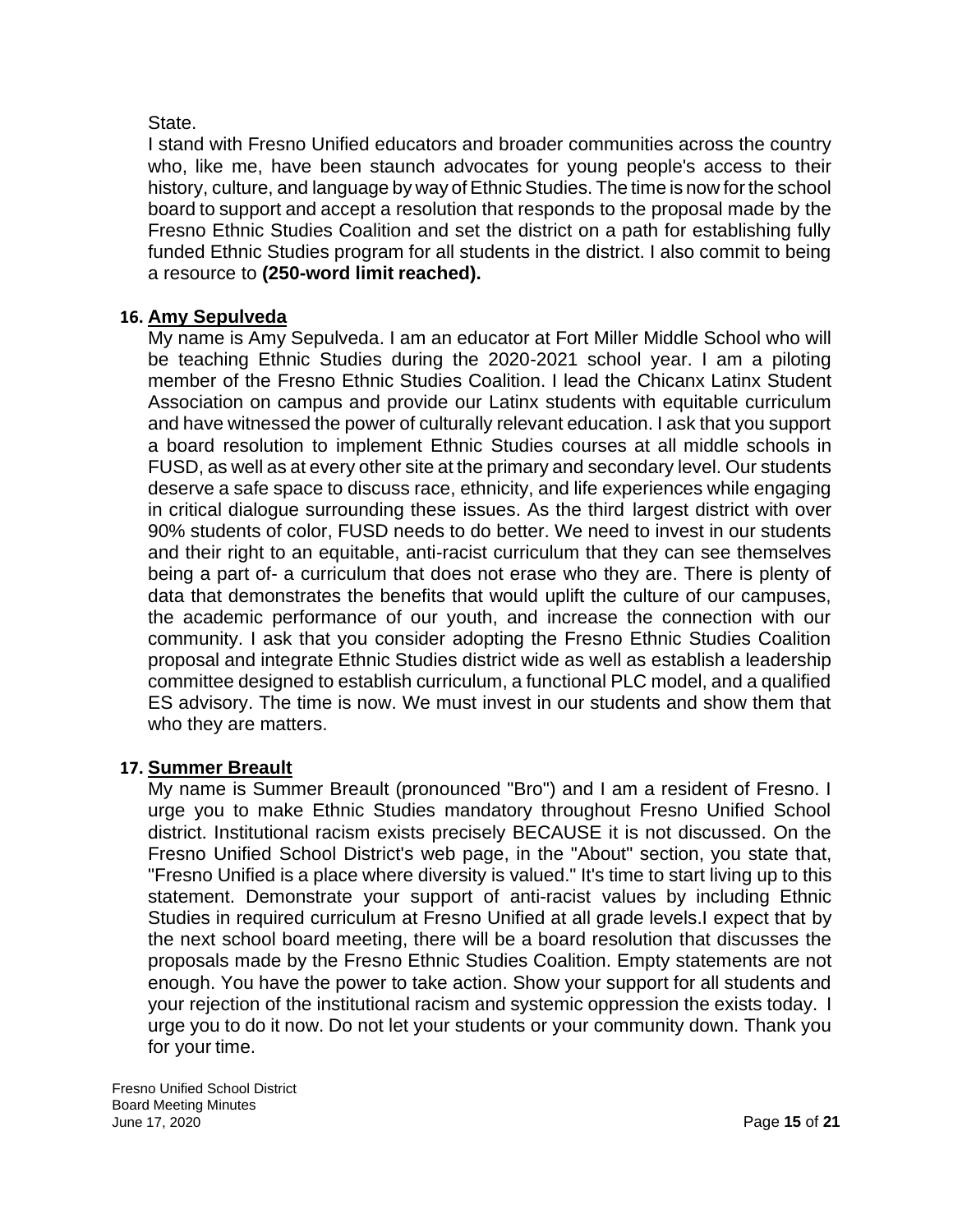#### **18. Kathia Osuna**

My name is Kathia Osuna and I am a concerned community member. I would like to submit a statement in support of Ethnic Studies in Fresno Unified School District. Within our community we recognize that institutional racism and systemic oppression permeates all of our institutions. Ethnic Studies is explicitly anti- racist. The class centers the experiences of historically racialized groups and provides a safe space for students to examine racism and the institutions that uphold it. I believe Ethnic Studies is necessary because a failure to teach students about historical trends of racial injustice in this country is erasure of history that feeds into white supremacy. I believe that the district should be doing more to uphold the expectations set by the Safe Haven Resolution and its commitment to students of color and black students. I expect that by the next school board meeting, there will be a board resolution that discusses the proposals made by the Fresno Ethnic Studies Coalition.

### **19. Fernando Santillan**

I am Fernando Santillan. I piloted Chicano Studies at Edison. I have been able to see the direct impact of teaching a curriculum that reflects the population of the students and that gives them the language to speak to and about race. My course has provided a space to think critically about their communities, society and themselves that they, many times, are not able to do elsewhere. I ask that you support and adopt a resolution outlining the adoption and implementation of Ethnic Studies in an effective systematic way that ensures that we as a district are addressing the needs of our students and community. We as teachers of Ethnic Studies find it critical that, in addition to a Leadership Committee led by teachers, there also be a separate advisory committee. The purpose of an advisory committee would be to include academics in the field of Ethnic Studies as well as district management and the community to assist in the implementation of Ethnic Studies across the district. This committee would be tasked with ensuring the fidelity of Ethnic Studies as a program including logistical concerns such as the recruitment, training and development of Ethnic Studies teachers and coordination and alignment of the program across the district. In our discussions with other districts we have found the advisory committee to be critical to the sustainability of Ethnic Studies courses. Please stand with Fresno and make this critical investment in our community and our students, they deserve it.

### **20. Vanna Nauk**

Fresno Unified School District Board Meeting Minutes Growing up in one of the most impoverished neighborhoods in Fresno, California with limited access to resources, I was unaware of the possibilities outside of the margins of society; subsequently, life in the margins influenced my identity and my academic trajectory. Like most first- and second-generation Cambodian-American children, I worked long hours to support my family while attending school. And as a product of the Fresno Unified School District, most Cambodian, Hmong, and Lao students were pushed through the system without a curriculum that responded to our lived experiences. Self-doubt and self-blame became passively instilled from years of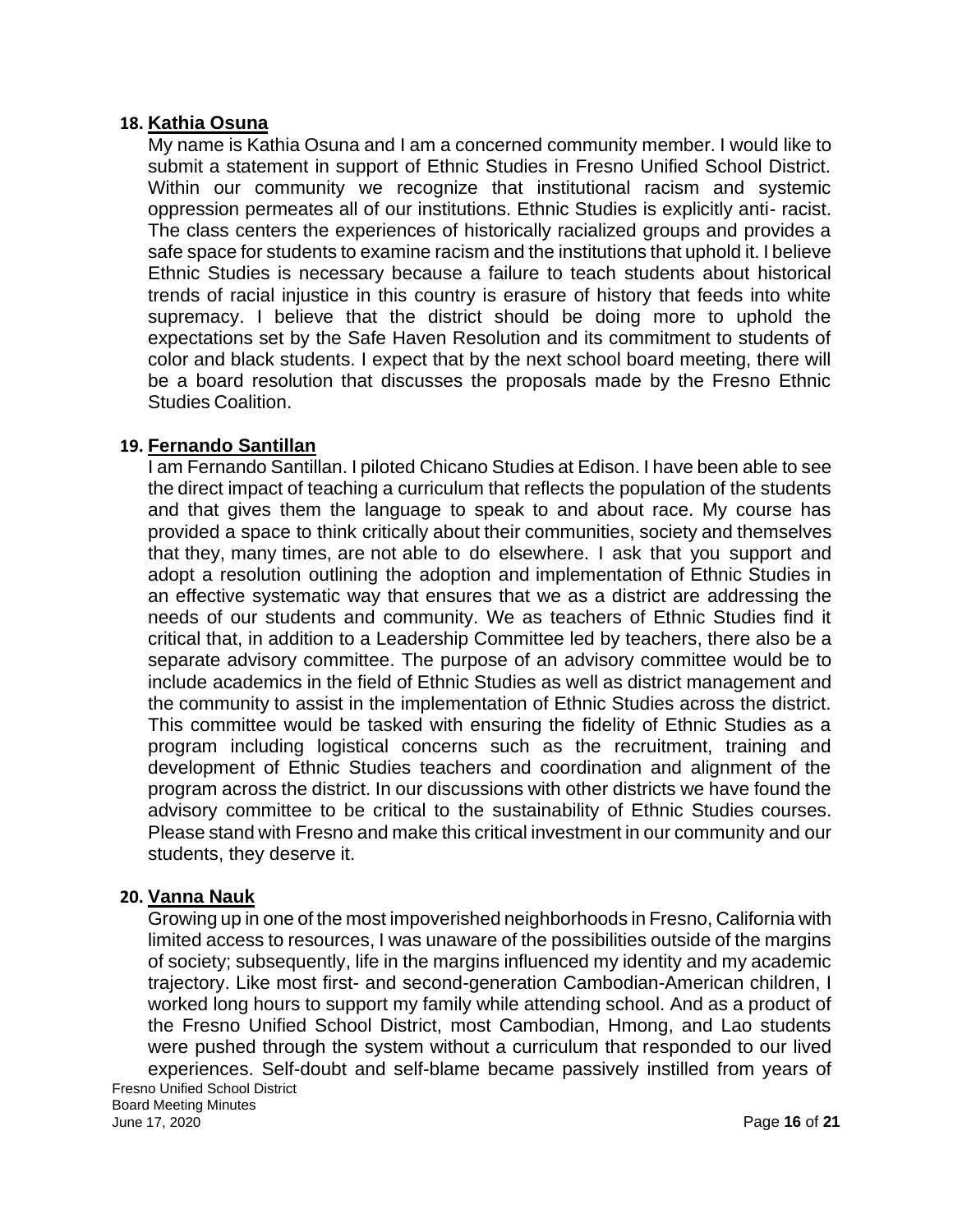studying under a colonial institution. This became a habit manifested inside of me, and without the tools or support to confront institutional racism, I learned to normalize and, at times, even rationalize discrimination and racism at a very young age. Moreover, marginalization convinced me that I was incapable of excelling in school and that my scope of agency was little to none, so I should just accept and conform to stereotypes about my communities. By the time I graduated from high school, my grade point average was insufficient to apply to college. Therefore, I focused on avenues that seemed more feasible for a queer Cambodian American person from my neighborhood – trade or beauty school. Alternatively, my only option was beauty school and working odd jobs to support my family and me. While making do with the monotony of beauty school, I was yearning to contest the status quo and, I was **(250-word limit reached)**.

### **21. Mercedes Martinez**

My name is Mercedes Martinez. I am a piloting member of the Fresno Ethnic Studies Coalition. I am an Ethnic Studies teacher at Gaston Middle School. I began in this position during the last school year, and I have already witnessed the impact that these courses provide to our students and community. Currently, our textbooks and curriculums are oversaturated with Eurocentric viewpoints that are polarizing for non-white students. As a whole, we are failing to recognize that 90% of our students are persons of color. Ethnic Studies provides all students with a safe space to explore the racial and cultural experiences and differences that are especially relevant in our current social climate. Ethnic Studies opens the door for students to see themselves reflected in the curriculum that we teach. I implore the board to adopt a resolution to make Ethnic Studies a graduation requirement. I implore the board to adopt a resolution to affirm Fresno Unified's support, both structurally and monetarily, for the development, addition, and integration of Ethnic Studies. I implore the board to adopt a resolution to mandate Ethnic Studies course offerings at the high school and middle school levels and to integrate Ethnic Studies principles into primary grades. I implore the board to adopt a resolution to establish a functional Ethnic Studies Professional Learning Community in order to provide educators an ongoing and regular opportunity to learn and collaborate. Together, we must work to institute change at home. We must invest in our students and our community.

### **22. Uziel Jimenez**

MY NAME IS UZIEL JIMENEZ. I AM HAVE THE IMMENSE HONOR OF TEACHING ETHNIC STUDIES AND HISTORY IN FRESNO UNIFIED. I AM ALSO A FOUNDING MEMBER OF THE FRESNO ETHNIC STUDIES COALITION. FIND OURSELVES AT A WATERSHED MOMENT IN OUR HISTORY. IN A VERY SHORT TIME CALIFORNIA WILL LIKELY PASS A LAW REQUIRING ETHNIC STUDIES TO GRADUATE HIGH SCHOOL. BUT IF WE CONTINUE CURRENT TRENDS, WHEN THAT HAPPENS, FRESNO UNIFIED WILL BE COMPLETELY UNPREPARED TO RESPOND. WE NEED WE NEED A PLAN AND WE NEED IT NOW.

Fresno Unified School District Board Meeting Minutes June 17, 2020 Page **17** of **21**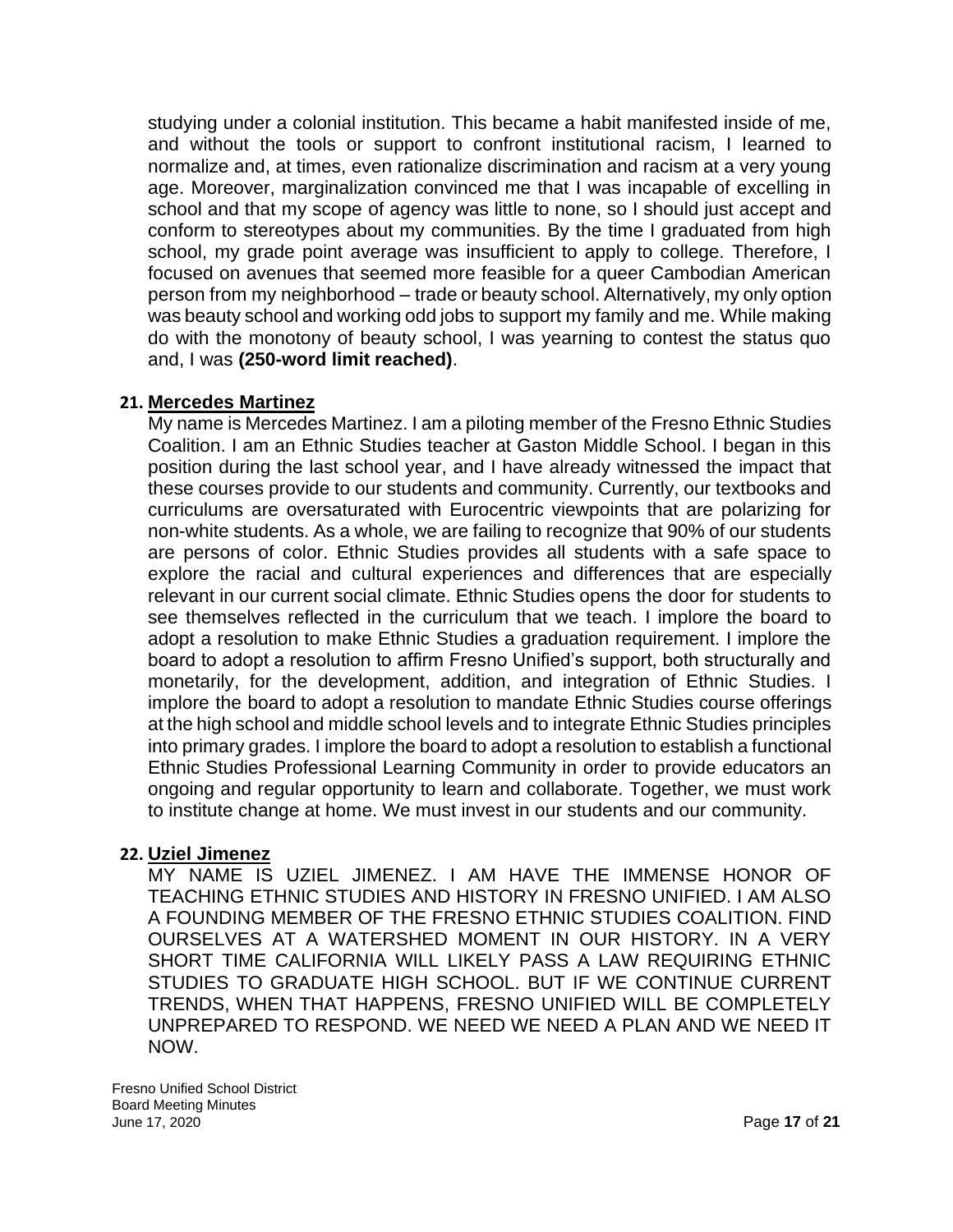- WE HUMBLY BUT PASSIONATELY ASK…FOR A BOARD RESOLUTION MAKING ETHNIC STUDIES A GRADUATION REQUIREMENT
- WE HUMBLY BUT PASSIONATELY ASK…FOR A BOARD RESOLUTION AFFIRMING FRESNO UNIFIED'S--SUPPORT BOTH STRUCTURAL AND FINANCIAL--TO EXPAND, TO INTEGRATE AND TO FULLY DEVELOP ETHNIC STUDIES IN OUR DISTRICT
- WE HUMBLY BUT PASSIONATELY ASK…FOR THE CREATION OF AN ETHNIC STUDIES LEADERSHIP COMMITTEE
- WE HUMBLY BUT PASSIONATELY ASK…FOR ETHNIC STUDIES' UNITS IN THE PRIMARY GRADES AND DEDICATED CLASSES AT ALL MIDDLE SCHOOLS AND ALL HIGH SCHOOLS. HOW EMPOWERING WOULD IT BE IF ALL OUR HIGH SCHOOLS OFFERED CLASSES IN CHICANO LATINO STUDIES, AFRICAN AMERICAN STUDIES, ASIAN AMERICAN STUDIES, AND INDIGENOUS STUDIES? IF OUR DISTRICT CAN'T, WE SHOULD AT LEAST HAVE COMPREHENSIVE ETHNIC STUDIES CLASSES OFFERED IN EVERY HIGH SCHOOL.

FINALLY, OUR HOPE IS THAT BY THE NEXT SCHOOL BOARD MEETING WE CAN VOTE ON A RESOLUTION FOR THE CREATION OF A ROBUST ETHNIC STUDIES PROGRAM AT FRESNO UNIFIED. THANK YOU.

### **23. Janelle Bujulian**

Hello, my name is Janelle Bujulian. I am a concerned community member and educator. I would like to submit a statement in support of Ethnic Studies to be taught at Fresno Unified School District. I believe Ethnic Studies is necessary because these students are already experiencing racism in their daily lives, they need support and to feel seen in order for them to become strong, confident citizens and to give them support to rise above the hatred that they experience. Within our community we recognize that institutional racism and systemic oppression permeates all of our institutions. Ethnic Studies is explicitly anti- racist. The class centers the experiences of historically racially profiled groups and provides a safe space for students to examine racism and the institutions that uphold it. I believe Ethnic Studies is necessary because these students are already experiencing racism in their daily lives, they need support and to feel seen in order for them to become strong, confident and rise above the hatred that they experience. I expect that by the next school board meeting, there will be a board resolution that discusses the proposals made by the Fresno Ethnic Studies Coalition. Thank you for your time, Janelle Bujulian.

### **24. John Her**

To whom it may concern, attached below is a comment from Hmong Student Association

from Fresno State's statement regarding the topic of Ethnics Studies. Thank you. June 16th, 2020, Dear Fresno Unified School District Board of Trustees, We are the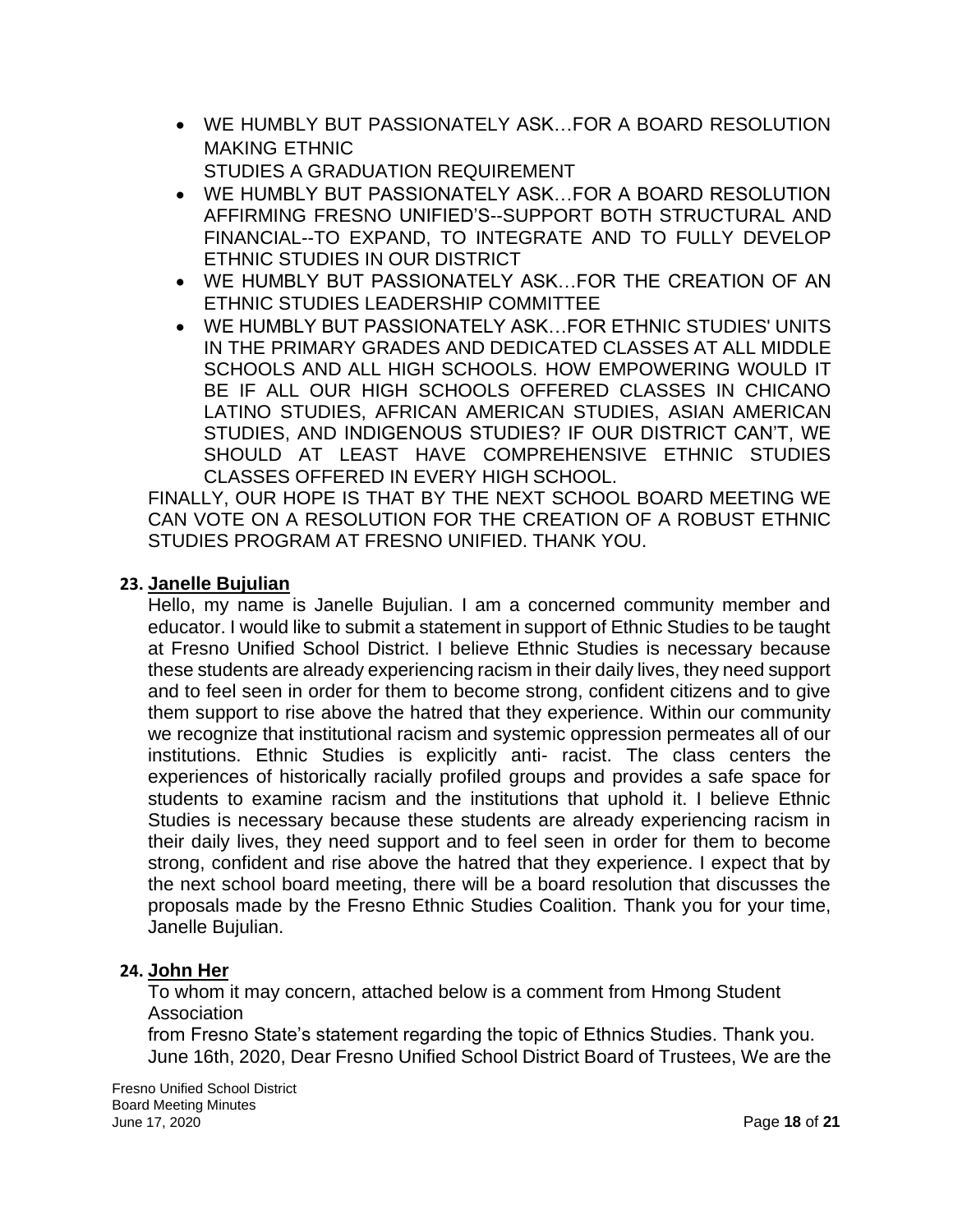Hmong Student Association of Fresno State, and we are contacting you as concerned students and also as members of the community. We are submitting a statement in support of Ethnic Studies in the Fresno Unified School District. We believe that having Ethnic Studies as a mandatory graduation course will help the young and developing adults of our community to recognize institutional racism and systemic oppression. Fresno is a growing community of a diverse population. Mandating the understanding and study of historically racialized and discriminated groups will promote professional growth and anti-racism within Fresno. Not only will students be able to have a safe space to examine racism, they will be provided with the knowledge and skills to identify institutions that uphold racism. Ethnic Studies is necessary in building a strong diverse and humanizing community. We expect that there will be a board resolution that discusses the proposals made by the Fresno Ethnic Studies Coalition by the next school board meeting. Sincerely, Hmong Student Association of Fresno State, 5241 N Maple Ave, Fresno, CA 93740, [hmsafresno@yahoo.com.](mailto:hmsafresno@yahoo.com)

### **25. David Paredes**

My name is David Paredes and I am an alumni of Edison High School. I would like to submit a statement in support of Ethnic Studies in Fresno Unified School District. Within our community we recognize that institutional racism and systemic oppression permeates all of our institutions. Ethnic Studies is explicitly anti- racist. The class centers the experiences of historically racialized groups and provides a safe space for students to examine racism and the institutions that uphold it. I believe Ethnic Studies is necessary because I have been to school with FUSD and have seen firsthand how racism exists on campus and affects our education without this much needed requirement. I expect that by the next school board meeting, there will be a board resolution that discusses the proposals made by the Fresno Ethnic Studies Coalition.

#### **26. Vianey Vazquez**

My name is Vianey Vazquez and I am a concerned community member. I would like to submit a statement in support of Ethnic Studies in Fresno Unified School District. Within our community we recognize that institutional racism and systemic oppression permeates all of our institutions. Ethnic Studies is explicitly anti- racist. The class centers the experiences of historically racialized groups and provides a safe space for students to examine racism and the institutions that uphold it. I believe Ethnic Studies is necessary because our students need an understanding and sensitivity of the cultures of others. Our students of all backgrounds are deserving of learning about their history. I expect that by the next school board meeting, there will be a board resolution that discusses the proposals made by the Fresno Ethnic Studies Coalition.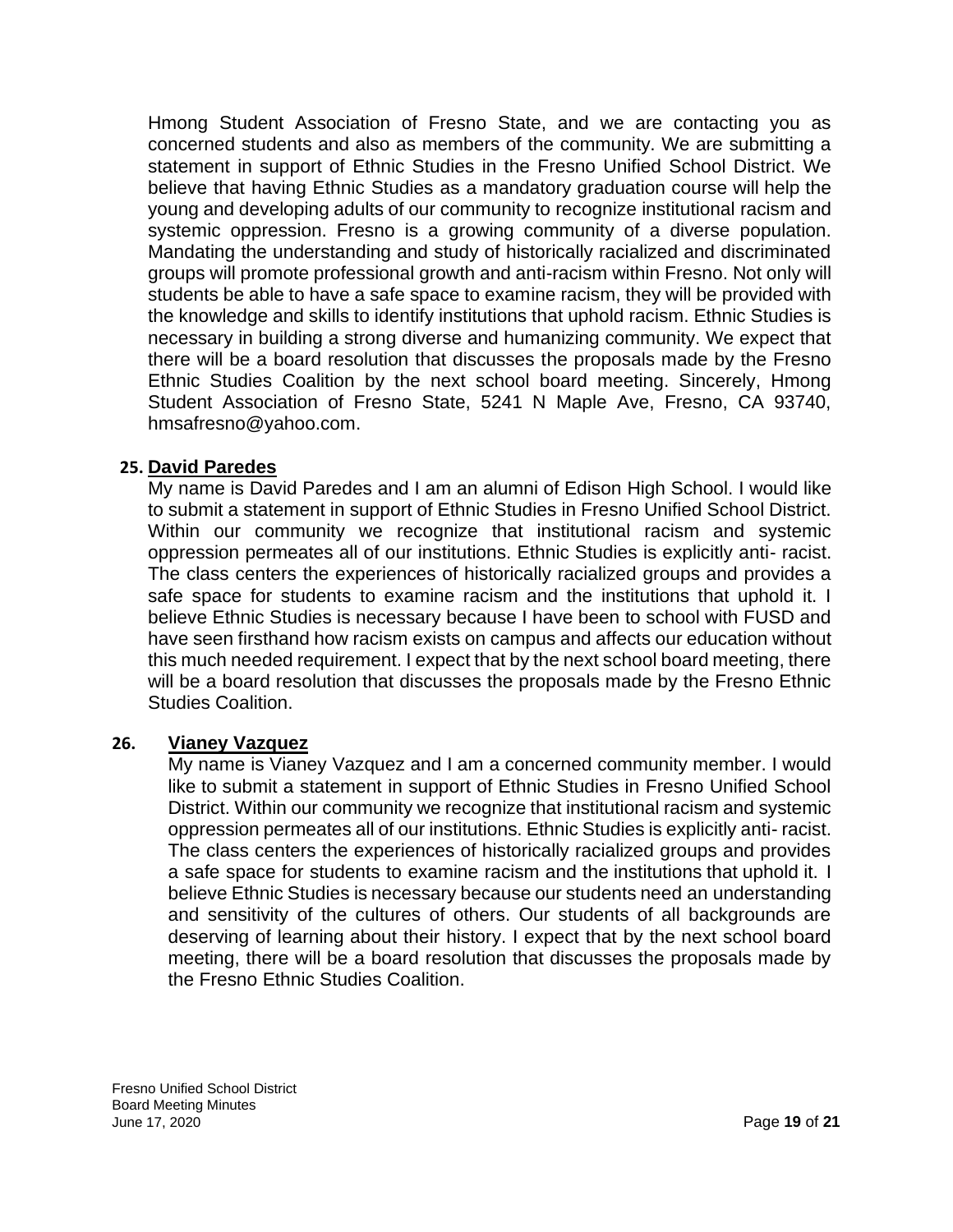### **B. CONFERENCE/DISCUSSION AGENDA**

### **B-24, PRESENT and DISCUSS Reopening of Schools High Level Plan**

Staff presented to the Board information regarding high level options to reopen schools.

### **OPPROTUNITY FOR PUBLIC COMMENT ON AGENDA ITEM B-24**

#### **1. DeAuna Marks**

To the FUSD Board, we have 3 children in FUSD. They are at two different school sites. Ages 8, 8, & 5. I've read some of the projected protocol regarding Covid-19 regulations at California Public schools. Out of all of the projected implementations, the one that we tested with our 3 is the masks/face coverings. We had our 3 wear the mask for as long as they could with a sweet treat incentive to see who could wear theirs the longest. My five year old could wear hers for 10 minutes before it became unbearable and cumbersome. My twin 8 year olds could hold out a bit longer at 15 minutes, at which point they pulled them off and gasped. Let me be clear in that the masks were the very thin Target masks, said to be the most breathable. Please consider this little experiment with 3 of your FUSD elementary kids when considering your protocol for the upcoming school year. Thank you, DeAuna Marks.

For the record Board Members had comments/questions pertaining to Agenda Item B-24. A summary is as follows: Thanked staff for preparing the plan. Expressed appreciation for opportunity to meet prior to presentation. Shared would feel more comfortable if district started off planning for small groups rather than everyone who wants to can. Prioritize the youngest grades first is high priority. Childcare issues for first graders are different than those of eighth graders and also the ability to work on-line. Feel need to have a set number a target, set parameters first. Would rather start off small and work forward methodically. Expressed concern of students in younger and grades and those with tactile and sensory concerns wearing masks. Asked if antigen or antibody testing will be done. Asked if student going to the nurse is the only time temperatures will be taken. Are there rooms with enough capacity for isolating students which are exhibiting symptoms? How will transportation issues be handled for students exhibiting symptoms? Will there be a more detailed plan with training for sites Addicott and Rata? What is the phasing in process for opening and operating weight rooms? What is the plan if Fall sports can't happen in Fall? When will the District know number of teachers that will return to classroom? Shared the ELearn Academy will be much more rigorous in comparison of distance learning that took place in March. Shared the district follows the CDC guidelines pertaining to the requirement of masks. Stated the need for hand sanitizer stations throughout the school campuses. Expressed appreciation for engagement with stakeholders. Shared that being in school is often a safer place for children. Mentioned the language we use is important. Shared the majority of stakeholders need to send